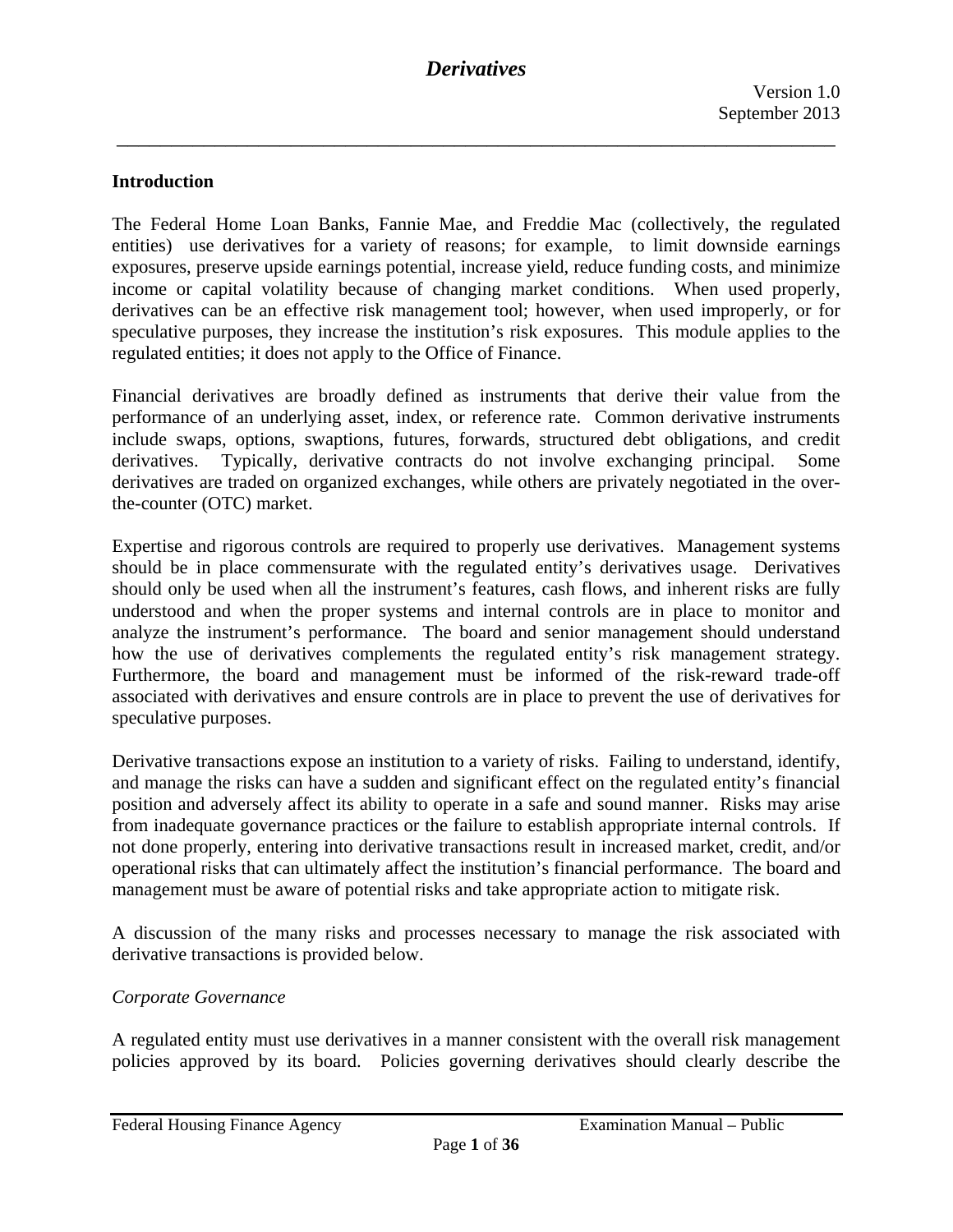\_\_\_\_\_\_\_\_\_\_\_\_\_\_\_\_\_\_\_\_\_\_\_\_\_\_\_\_\_\_\_\_\_\_\_\_\_\_\_\_\_\_\_\_\_\_\_\_\_\_\_\_\_\_\_\_\_\_\_\_\_\_\_\_\_\_

purposes for which these transactions are to be undertaken. Senior management must approve procedures and controls and management should enforce them. The board must provide guidance on the institution's risk tolerance, and provide sufficient financial and technological resources for management to implement and support a risk management system governing derivatives, including the following:

- 1) Comprehensive and up-to-date policies and procedures;
- 2) Appropriate risk limits;
- 3) Capable management and staff;
- 4) Adequate segregation of duties;
- 5) Risk measurement and reporting systems;
- 6) Independent oversight and control processes;
- 7) A system for ensuring corrective action is taken to address regulatory, internal/external audit, and consultant findings;
- 8) Sufficient financial resources and technology systems to implement and support risk management mechanisms; and
- 9) A satisfactory records retention program.

Given the complexity of many derivative instruments, an effective board will have directors with practical skills and experience with derivatives. In addition, the board should receive ongoing derivatives training to ensure the directors understand the derivatives activities. Board training is imperative when management begins using new types of complex derivatives.

Board-approved policies should provide a risk management framework that ensures proper identification, quantification, evaluation, reporting, and control of derivative activity risks. The board and management must review policies and procedures to determine that they are keeping pace with the evolution of new derivative instruments and markets. Guidelines should be incorporated into all of the policies and procedures for areas affected by derivative activities such as interest rate, liquidity, credit risk, accounting, compliance, operations, and capital management. For example, when a new derivative instrument is implemented, the accounting and interest rate risk policies and/or procedures may need to be revised to accommodate instrument features that are new to the institution. At least annually, and more frequently if derivatives use changes, management and the board (or the appropriate board committee) should review and approve these policies. Policies and procedures should:

- 1) Establish comprehensive risk limits;
- 2) Address compliance with regulatory requirements;
- 3) Require regular independent risk position and performance reporting;
- 4) Identify managerial oversight and assign clear responsibility;
- 5) Establish adequate segregation of duties;
- 6) Detail authorized activities, including those that require board approval;
- 7) Specify a new instrument assessment process; and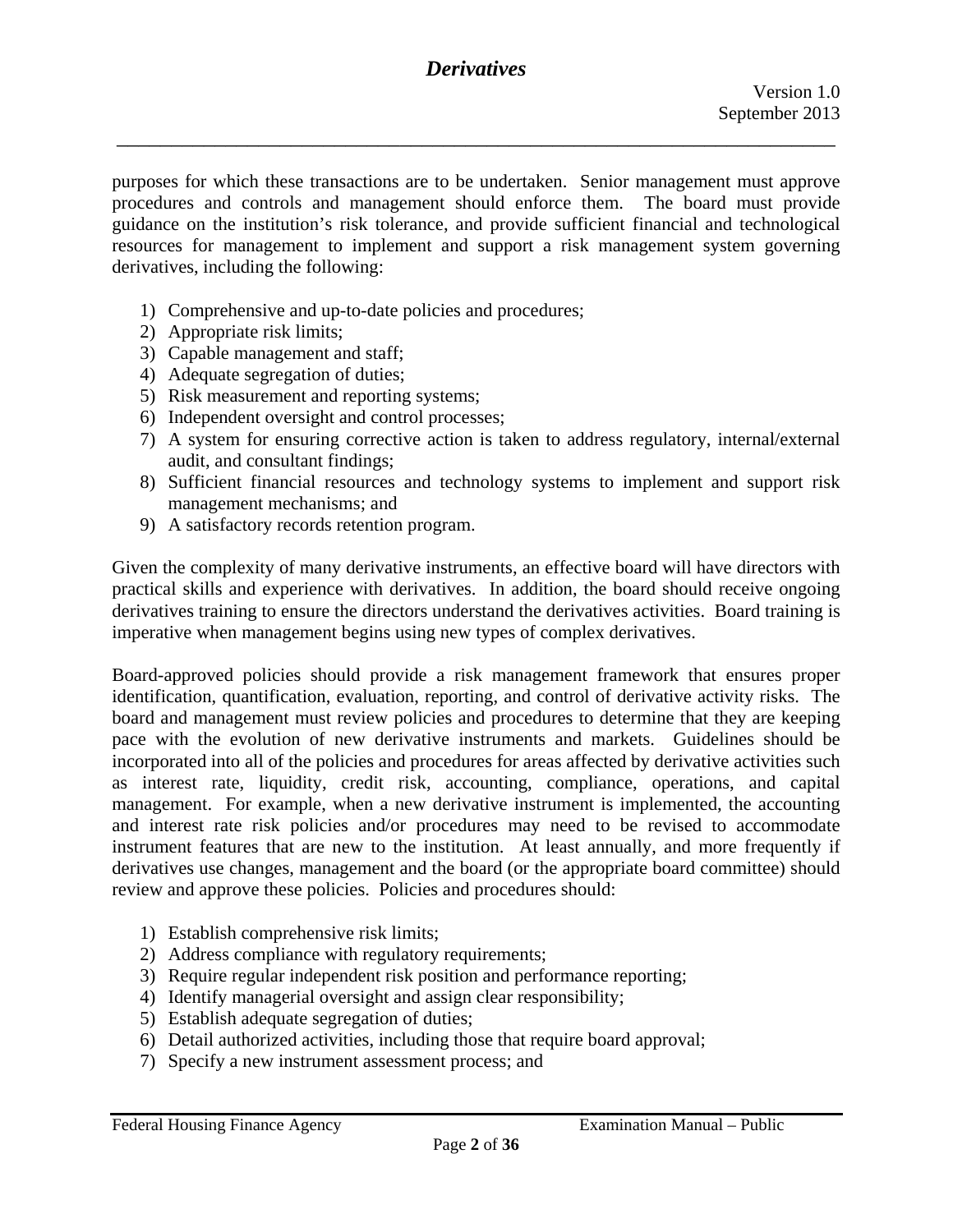8) Define inappropriate activities.

Approved policies and procedures should provide specific guidance related to:

- 1) Records retention and safekeeping requirements;
- 2) Trade capture and confirmation processes;
- 3) Unconfirmed and disputed trades;
- 4) Netting;
- 5) Settlement processes;
- 6) Reconciliations;
- 7) Authorized brokers and counterparties;
- 8) Broker commissions and fees; and
- 9) Independent position valuations and re-valuations.

Management should perform a comprehensive analysis before engaging in new derivative instruments or activities to determine whether they require new or different pricing, processing, accounting, and risk measurement systems. Changes in strategy and new instruments or activities that could alter the regulated entity's risk profile, generally require approval by the board or relevant board committee. Management and staff expertise, technology requirements, and additional costs to administer the activity (e.g., additional staff, consulting fees) should be analyzed before changing existing risk management strategies and introducing new derivatives instruments and related activities.

For new instruments or variations on existing instruments, the risk management function should have a product assessment process that addresses significant risks and potential issues. To decide whether a product must be routed through the product assessment process, management should consider capacity changes, structure variations (for example, non-amortizing versus amortizing interest rate swaps), new pricing methodology requirements, legal or regulatory considerations, and market characteristics. Elements that should be included in the product assessment include:

- 1) Product definition;
- 2) Justification that the product or activity meets business strategies and objectives, such as customer service or risk management;
- 3) Pricing mechanism requirements;
- 4) Explanation of risk management processes;
- 5) Descriptions of limits and exception approval processes;
- 6) Capital allocations;
- 7) Procedure and controls;
- 8) Legal documentation requirements;
- 9) Other legal and regulatory issues;
- 10) Tax implications;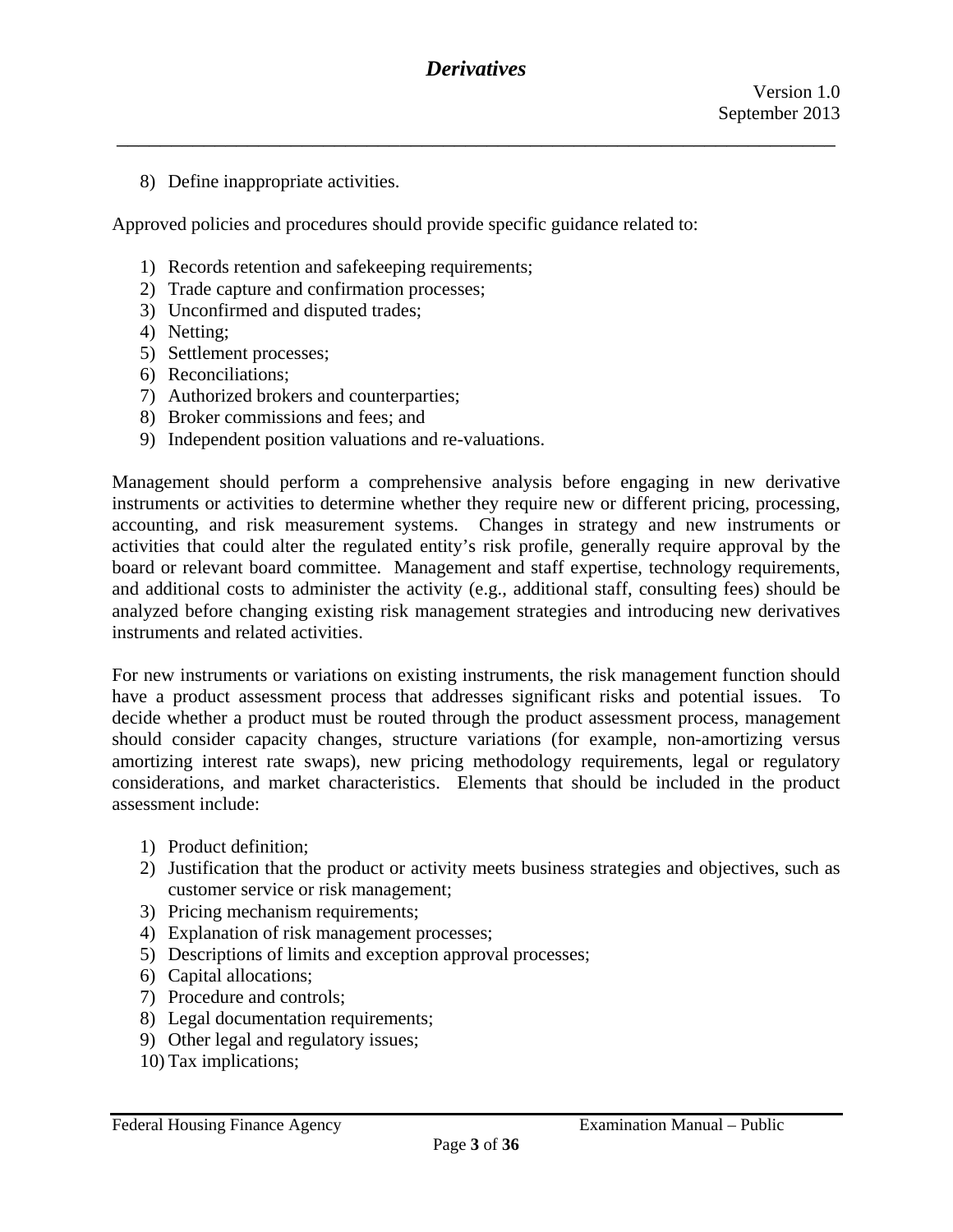- 11) Ongoing update/maintenance and
- 12) Internal audit coverage.

appropriate for the level and complexity of the derivative instruments and related activities. Internal audits should be conducted by qualified professionals who have expertise that is Outsourcing or co-sourcing audit coverage may be necessary to ensure that the auditors possess sufficient knowledge and experience. Audits are not a substitute for the risk control function.

The internal audit function must have the board and management's support to be effective. Management should respond promptly to audit findings by investigating identified weaknesses and implementing corrective action. Management should also periodically monitor newly implemented changes to ensure they are working as intended. Audit scope and coverage should be commensurate with the risk level and activity volume.

Procedures should be in place to ensure that internal auditors are informed of significant changes in instrument types, risk management methods, risk limits, operating systems, and internal controls so that they can update their procedures and revise their audit scope accordingly. Auditors should periodically review and analyze performance and risk management reports to ensure that areas showing significant changes, such as earnings, gains/losses on the derivatives portfolio, or risk levels, are given appropriate attention.

A sound risk measurement system is essential to monitor potential risks to the organization resulting from derivative transactions. Risk measurement is an approximation; however, estimating derivative-related risks is necessary for proper monitoring and control. At a minimum, management should regularly assess vulnerabilities to these risks in response to changing circumstances. The risk measurement method's sophistication and precision will vary by the types, volumes, and level of risk for activities performed. All significant risks should be measured and integrated into an enterprise-wide risk management system.

Board and management reporting frequency and composition will depend upon the nature and significance of derivative activities. Risk measurement and assessment should be on an aggregate basis and reports should be timely and accurate. Report preparation should be by sources independent of the trading function and tailored to the intended audience. Line management should get detailed information while the board and senior management should receive summary information.

The board, or a designated board committee, should periodically receive information showing trends in aggregate derivatives exposure, counterparty credit risk, and compliance with business strategies and risk limits. This information should be presented at all regularly-scheduled board meetings. Senior management typically receives more detailed reports on a more frequent interval. Line management receives detailed reports, including daily reports, with sufficient information to assess risk levels, returns, and consistency with strategic objectives.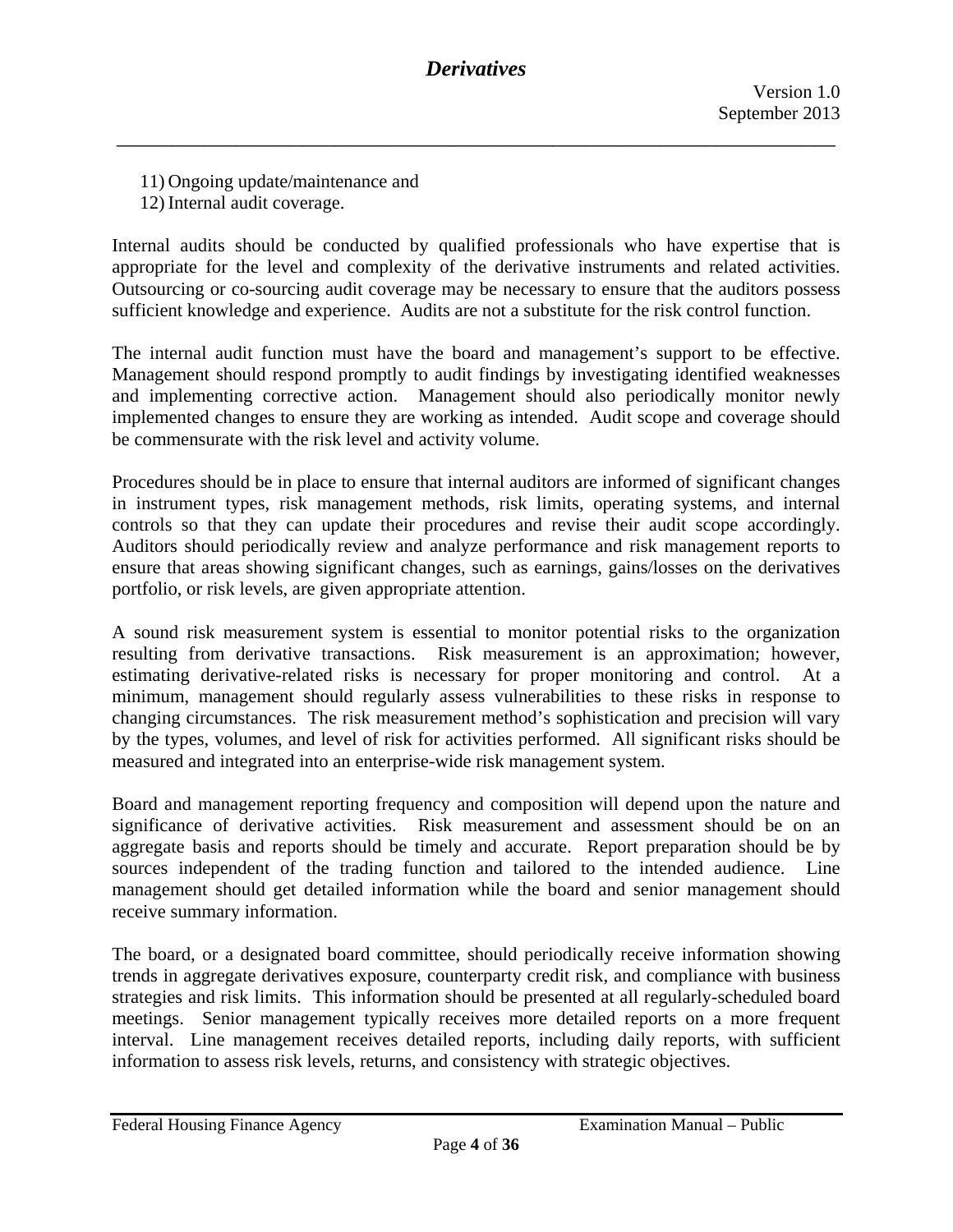Daily reports should address significant counterparty line usage and limit exceptions. Regulated entities should also combine the derivatives exposures with other credit risks to assess aggregate counterparty exposure. Monthly reports should detail portfolio information on industry concentrations, tenors, exception trends, and information with respect to pre-settlement exposure.

Experienced staff is especially important for derivatives activities because of their complex nature. Management should regularly evaluate whether the staff has the necessary knowledge, skills, and training, and whether staffing levels are sufficient.

Staff turnover can create serious problems, especially if knowledge is concentrated in a few individuals. Periodic rotation and cross-training of staff members builds depth over time and alleviates some of this risk. In addition, contingency plans and management succession plans should address the loss of key personnel and the development of staff to fill unanticipated vacancies. Contingency actions may include curtailing existing or new derivatives activities, outsourcing functions, or hiring consultants. Succession planning includes individual development plans to build bench strength.

Personnel policies should require employees in positions that significantly affect the regulated entity's books and records to take a meaningful amount of consecutive time off each year (typically two weeks). The importance of this control has been reinforced by publicly-reported trading losses that occurred because traders were able to conceal unauthorized trading activities for a number of years without being detected. These unauthorized activities might have been detected earlier if the traders had been required to take leave for a meaningful amount of time. Employees subject to this policy should not be able to effect any transactions while on leave. Policy exceptions should be granted only with senior management's approval subject to the institution's policies, and multiple exceptions for the same employee should be prohibited.

Compensation programs should be designed to recruit and retain experienced staff and discourage excessive risk-taking. For example, they should not create an incentive for an employee to take risks that conflict with corporate strategies, the institution's risk appetite, policies, or applicable laws and regulations. Additionally, compensation programs should take into account long-term risks and performance.

### *Market Risk*

The examination module on Interest Rate Risk Management provides a comprehensive discussion of the interest rate risks the regulated entities face. Examiners responsible for completing the Derivatives module should consult with examiners completing the Interest Rate Risk Management module to identify potential market risk to the regulated entity and assess the adequacy of action take to mitigate those potential risks.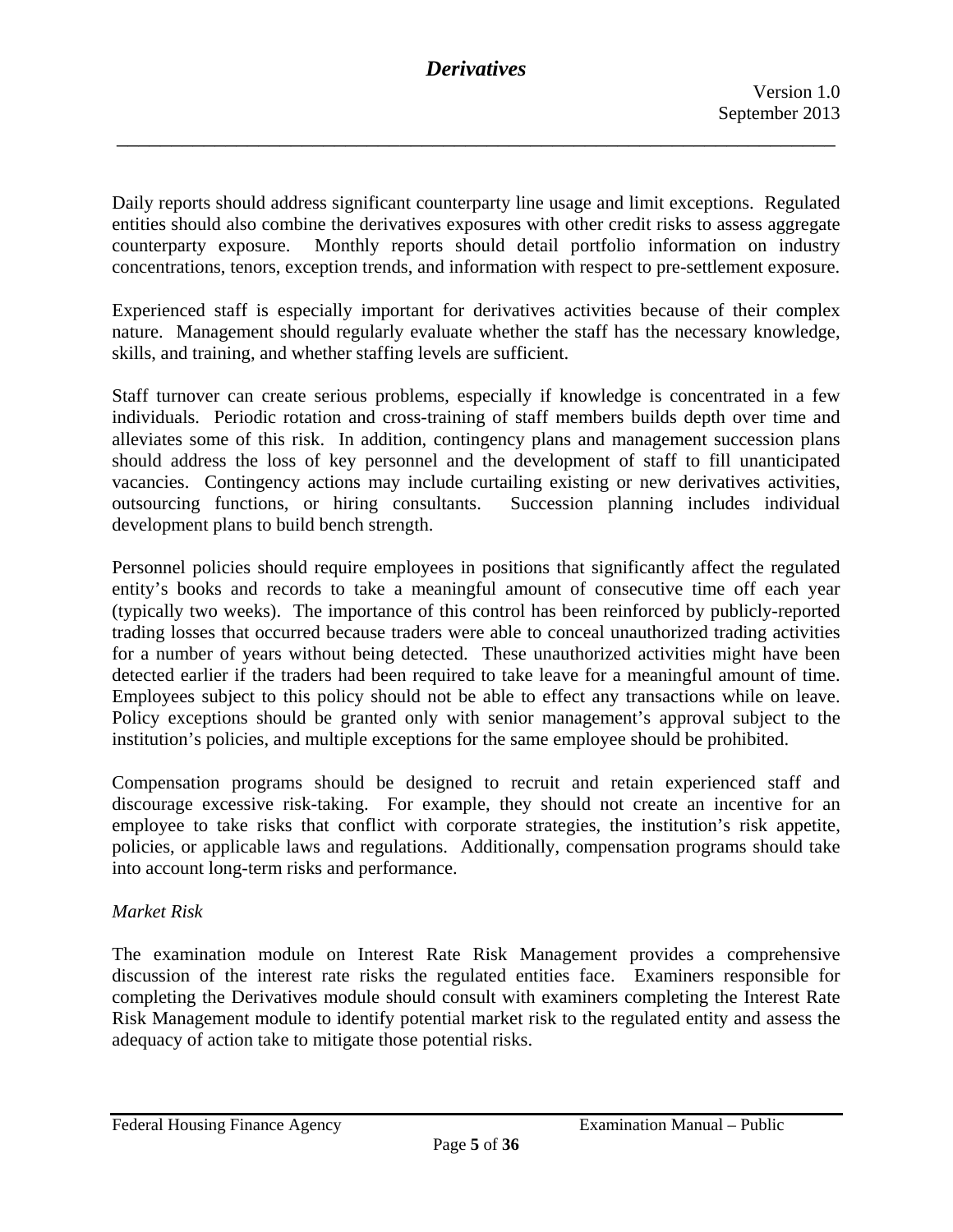\_\_\_\_\_\_\_\_\_\_\_\_\_\_\_\_\_\_\_\_\_\_\_\_\_\_\_\_\_\_\_\_\_\_\_\_\_\_\_\_\_\_\_\_\_\_\_\_\_\_\_\_\_\_\_\_\_\_\_\_\_\_\_\_\_\_

Although derivatives are most often used to manage a regulated entity's interest rate risk, derivative transactions may expose a regulated entity to income or market value volatility resulting from changes in derivative values. Some of the factors that affect a derivative's price are fluctuations in interest and foreign exchange rates, commodity and equity prices, and supply and demand (liquidity risk), and market expectations of interest rate volatility. Sources of market risk differ depending on the derivative type. End-users must understand these sources of risk for the types of derivatives they use.

Market risk management should be commensurate with the extent and complexity of the derivative activities and in line with the activities and risk level approved by management and the board. Measuring and controlling the risk requires a strong risk control function to assist the board and senior managers in fulfilling their oversight responsibilities. A formal structure should be in place that assesses the regulated entity's overall interest rate risk exposure, as well as its risk management practices.

The regulated entities must understand the factors affecting derivative pricing to be able to effectively measure and manage potential risks to earnings and capital. Several independent third party pricing sources should be used to ensure the reasonableness of quoted prices. Management should assess any considerations affecting independence of the pricing, such as obtaining market values from the same dealer who sold the derivatives.

Risk measurement systems should be able to identify and quantify in a timely fashion the major interest rate risk sources. At a minimum, the risk measurement system should evaluate the possible effect on earnings and market value of equity (MVE) from adverse interest rate changes and other market conditions. The measurement system should allow management to monitor and evaluate the effectiveness of derivatives in the overall interest rate risk profile.

While models enable management to quantify sensitivity to interest rate changes, sophisticated models introduce the risk that modeling assumptions may not hold in all cases. Such a possibility is generally termed "model" risk. Regulated entities should regularly re-evaluate interest rate risk model assumptions and validate models to ensure that they provide a reasonable estimate of risk for the simulated scenarios. Examiners completing work on derivatives should consult with those completing examination activities covered in the Risk Modeling module of this *Examination Manual*.

### *Credit Risk*

 important with derivatives because the creditworthiness of counterparties can vary significantly. Federal Housing Finance Agency Examination Manual – Public When completing the E*xamination Manual*'s Derivatives module, examiners should consult with those completing examination activities in the Credit Risk area. When considering derivative transactions, credit risk is the risk of a loss occurring if a counterparty defaults or otherwise fails to perform on a contract. Evaluating a counterparty's financial condition is particularly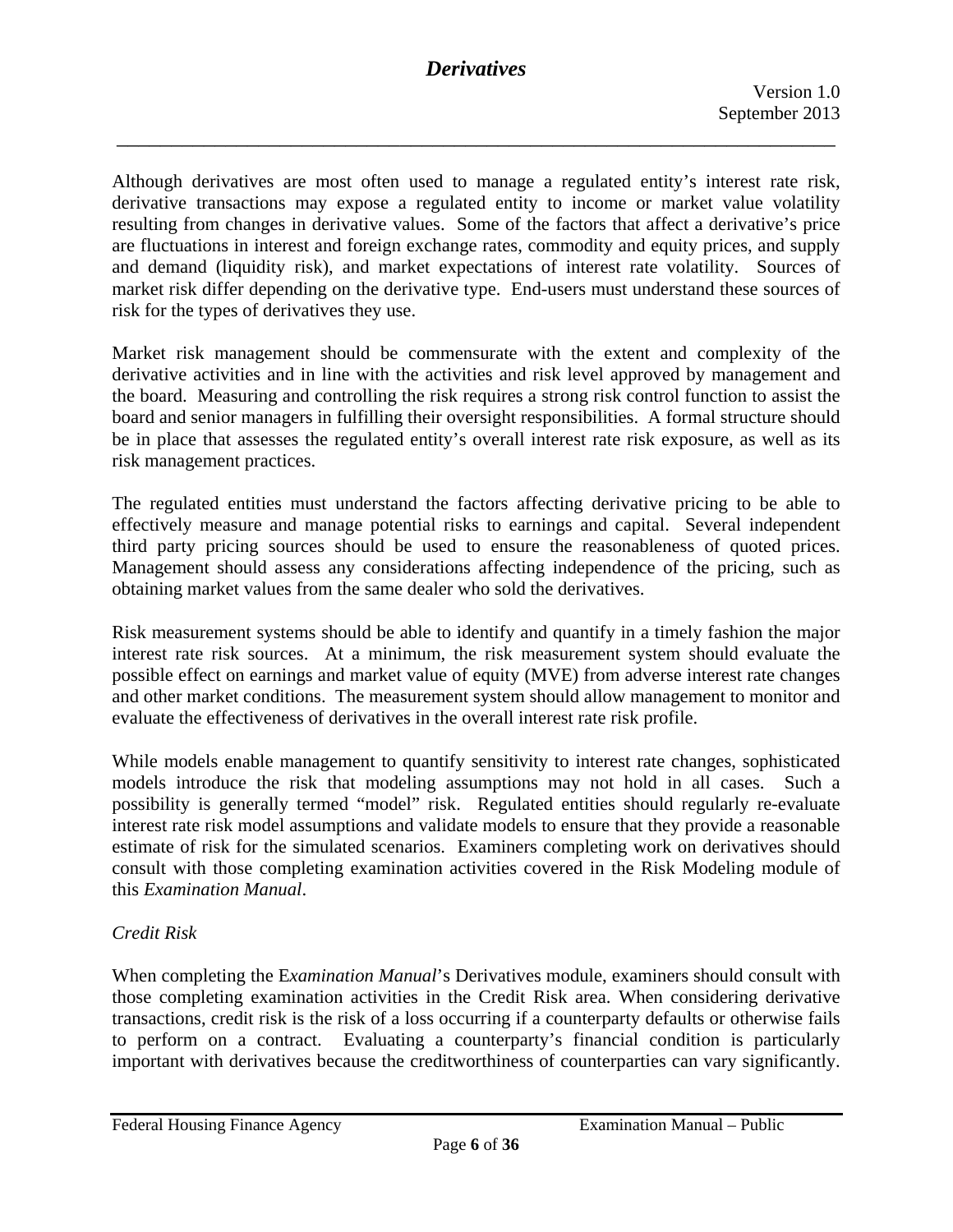\_\_\_\_\_\_\_\_\_\_\_\_\_\_\_\_\_\_\_\_\_\_\_\_\_\_\_\_\_\_\_\_\_\_\_\_\_\_\_\_\_\_\_\_\_\_\_\_\_\_\_\_\_\_\_\_\_\_\_\_\_\_\_\_\_\_

For instance, counterparty risk on exchange-traded contracts is generally viewed as minimal because trades made on an exchange are cleared through a "clearing house," which acts as the buyer to all sellers and the seller to all buyers. In addition, the exchanges impose margin requirements and daily settlement practices that minimize the credit exposure. By comparison, OTC derivatives counterparties accept credit exposure from each other. Cleared derivatives counterparties are exposed to credit risk from the clearing house. Further, OTC derivatives margin requirements are subject to negotiation by the parties. When considering credit risk, it is important to note counterparty concentrations and the regulated entity's current and potential exposure resulting from derivative transactions.

derivative. A derivative instrument's market value is the net present value of future cash flows. Regulated entities should measure credit risk on derivatives in terms of both current exposure and potential exposure. Current exposure is the replacement cost, or market value, of the At inception, the derivative contract's current exposure is at or near zero (at-the-money), but over time exposure can become positive (in-the-money) or negative (out-of-the-money). A derivative with positive current exposure represents an asset and the contract holder will suffer a loss if the counterparty defaults. Conversely, when the contract's market value is negative, the contract represents a liability. However, even though it might seem that a counterparty holding an out-of-the-money contract could not suffer a credit loss in the event of default since the contract has no value, it is still possible for the counterparty to experience a loss as described in the example below.

In September 2008, Lehman Brothers and its affiliates ("Lehman") filed bankruptcy. Many of Lehman's counterparties incurred significant losses including those counterparties that were in out-of-the-money positions. Market risk was a significant factor affecting the amount of counterparty loss. Over a short timeframe and under highly volatile market conditions, counterparties had to unwind all of their Lehman positions. Interest rates rose sharply, causing the counterparties' Lehman positions to change rapidly from a net liability to a net receivable. Contract provisions, such as the "right to set-off" amounts owed to Lehman against amounts Lehman owed the counterparties, reduced the losses incurred for some counterparties but not all. The Lehman case highlights the need for regulated entities to remain abreast of potential risk exposure and counterparty risk exposure.

A derivative contract's potential exposure, or pre-settlement exposure, is the estimated future replacement cost of the derivative based on a probabilistic analysis using confidence intervals over the remaining term of the transaction. A regulated entity should use a sound method to estimate its potential credit risk exposure. The potential exposure measurement is more subjective than the current exposure measurement and is primarily a function of the time remaining to maturity; the number of cash flow exchanges; and the expected volatility of the price, rate, or index underlying the contract. Evaluating potential exposure should incorporate possible changes in the contract's market value as market conditions change. Common statistical techniques include Monte Carlo simulation and option pricing models to estimate potential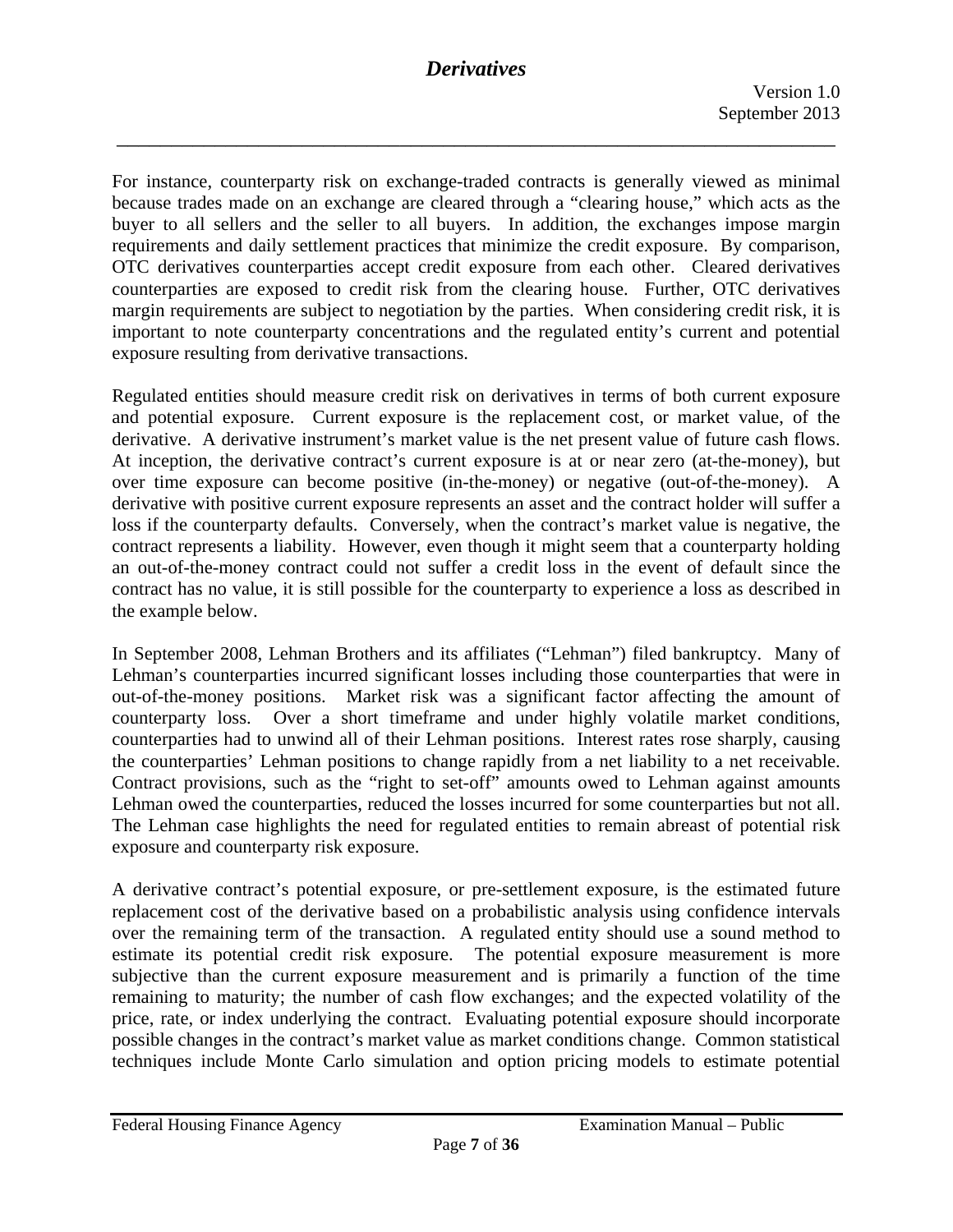\_\_\_\_\_\_\_\_\_\_\_\_\_\_\_\_\_\_\_\_\_\_\_\_\_\_\_\_\_\_\_\_\_\_\_\_\_\_\_\_\_\_\_\_\_\_\_\_\_\_\_\_\_\_\_\_\_\_\_\_\_\_\_\_\_\_

exposures. Other things being equal, the longer the contract's tenor, the greater the potential credit exposure because the derivative could have a positive value at any time throughout the contract's duration. Credit risk is generally reduced over the contract's life because the interim cash flows reduce payment uncertainty and the shorter the contract's remaining life the less potential there is for a significant adverse rate movement. The credit exposure can also be skewed to either the contract's beginning or the end depending on the size of rate differentials and cash flow timing.

Settlement is the process through which trades are cleared by the payment/receipt of currency, securities, or cash flows on periodic payment dates and the final settlement date. Derivative transaction settlement procedures can involve different domestic and international payment system networks. Settlement risk is the exposure arising when the regulated entity meets its contractual obligation before the counterparty meets its obligation. A failure to perform may be due to counterparty default, operational breakdown, or legal impediments. Settlement risk exists from the time an outgoing payment instruction can no longer be canceled unilaterally until the time the incoming payment is received with finality and reconciled. This risk arises because it is generally impossible to arrange simultaneous payment and delivery. Clearing and settlement exposes counterparties to intraday and overnight credit risks, although the risk could extend to several days for international transactions. For example, *s*ettlement risk arises because of time zone differences, particularly with international transactions. This risk generally exists for a minimum of one to two days. It can take another one to two business days to confirm receipt through reconciliation procedures. As a result, settlement risk can often last more than three business days before the regulated entity's settlement bank can be certain that a payment has been received.

Senior managers as well as sales, trading, operations, risk control, and credit management should understand the settlement process and be aware of the timing of key processing events, when payment instructions are recorded, when they become irrevocable, and when confirmation of counterparty payment is received with finality. Knowledge of these items allows the duration and level of settlement exposure to be better quantified and controlled.

Collateral arrangements are negotiated in the OTC market to reduce settlement risk and can be unilateral or bilateral. Unilateral agreements require only the weaker counterparty to post collateral. For bilateral arrangements, no collateral is posted initially, but either side may be required to post collateral if a triggering event occurs, such as a Nationally Recognized Statistical Rating Organization (NRSRO) downgrade or a sharp movement in rates.

To reduce these risks and transaction costs, the regulated entities also use netting arrangements when they have two or more transactions with the same counterparty. Netting is an agreement between counterparties to offset positions or obligations. Payment or settlement netting is a bilateral agreement intended to reduce settlement risk and is used to net payments between parties on a particular date, in the same currency, and under the same transaction or a specified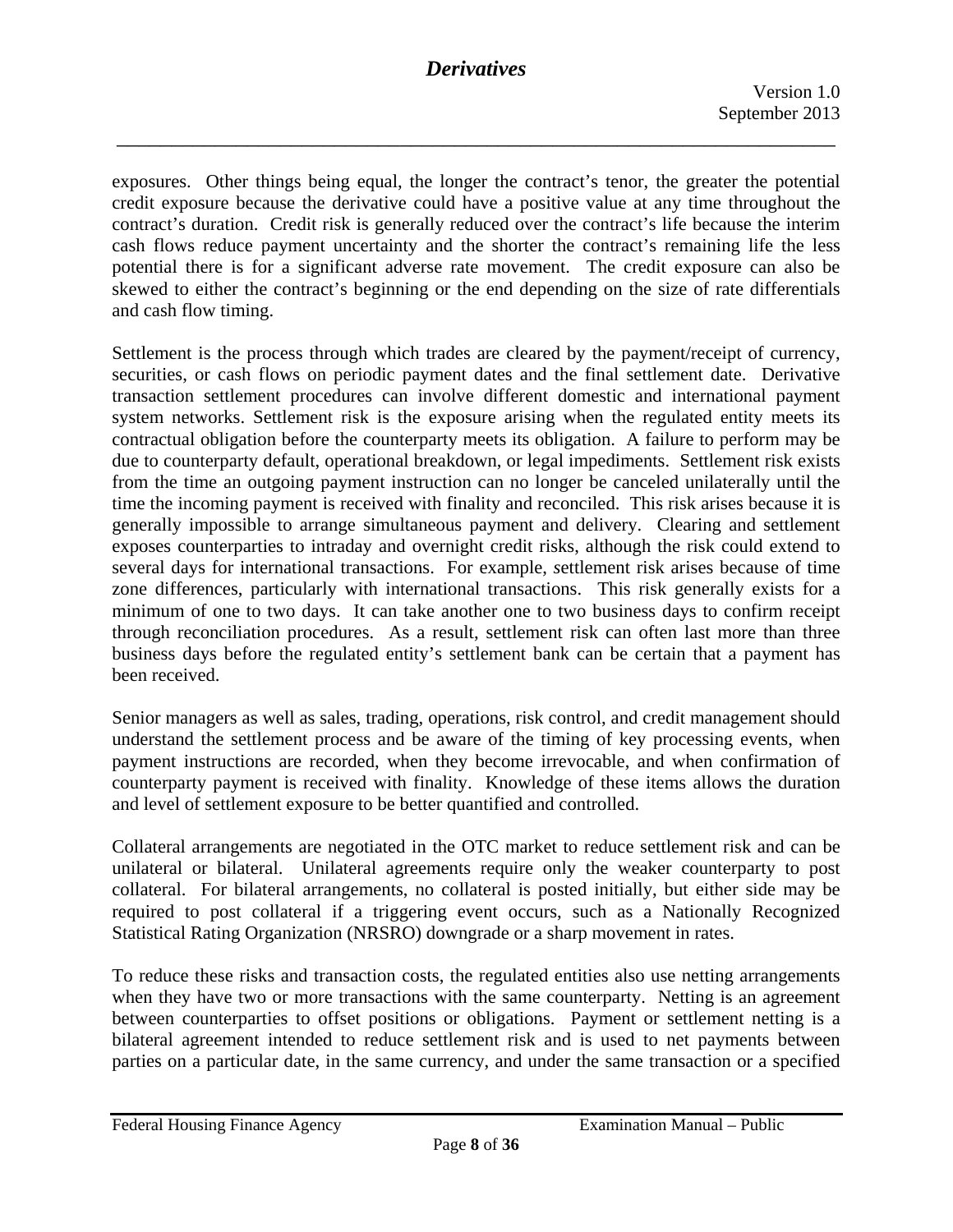\_\_\_\_\_\_\_\_\_\_\_\_\_\_\_\_\_\_\_\_\_\_\_\_\_\_\_\_\_\_\_\_\_\_\_\_\_\_\_\_\_\_\_\_\_\_\_\_\_\_\_\_\_\_\_\_\_\_\_\_\_\_\_\_\_\_

group of transactions. Payment netting occurs throughout the life of a master agreement. Multilateral netting is designed to extend the benefits of bilateral netting to cover contracts with a group of counterparties. Close-out (or default) netting arrangements involve netting the nondefaulting party's positive and negative current replacement values for each transaction to a single sum, either positive or negative. If the netted sum is positive, then the defaulting counterparty owes that sum to the non-defaulting counterparty. If that amount is negative, the non-defaulting counterparty would pay that amount to the other party, provided no walkaway provisions exist.

If netting does not apply, no offsetting occurs in the event of default. As a result, a practice known as "cherry picking" may occur. For example, if a regulated entity has two transactions with the same counterparty, one with a positive replacement value and one with a negative replacement value, and the counterparty files for bankruptcy, the counterparty may attempt to seek relief from the transaction that has a negative replacement value and attempt to force the regulated entity to continue to pay on the transaction with a positive value.

Regulated entities can reduce settlement exposure by:

- 1) Using ISDA standard agreements;
- 2) Negotiating their correspondent arrangements to reduce the amount of time they are exposed to non-cancelable payments awaiting settlement;
- 3) Reviewing the payment receipt reconciliation in order to determine if the time it takes to identify final and failed trades can be shortened;
- 4) Considering net settlement payments, when legally permissible, rather than settling on a trade-by-trade basis; and
- 5) Carefully selecting brokers and dealers, including reviewing each firm's financial statements and evaluating its ability to honor its commitments.

Credit derivatives are contracts used to mitigate potential credit risks and allow one party (the beneficiary) to transfer the credit risk of an asset or off-balance-sheet credit exposure to another party (the guarantor). The credit derivative's value is dependent, at least in part, on a referenced asset's credit performance.

Each regulated entity must have an effective means of measuring, monitoring, and controlling derivatives credit risk. A well-controlled environment will include the following:

- 1) Effective senior management and board oversight;
- 2) Sound policies and procedures;
- 3) Strong credit review, approval, and limit processes;
- 4) Accurate and validated risk measurement systems;
- 5) Timely and effective risk reporting, monitoring, and exception approval processes; and
- 6) Proper credit documentation standards.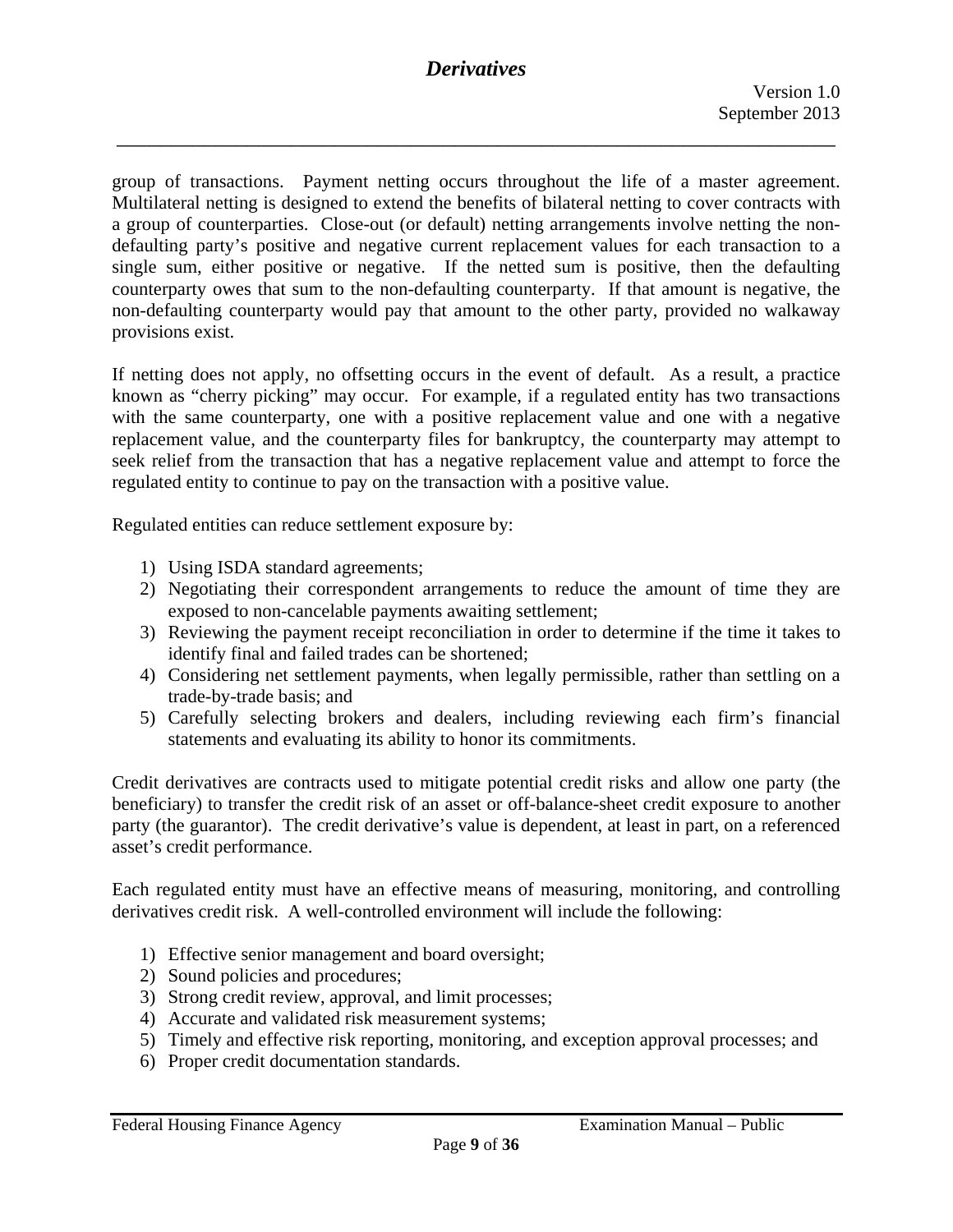Counterparty credit risk should be controlled through a formal and independent credit process. To avoid conflicts of interest, the credit approval function must be segregated from the risktaking unit that executes the transactions. The credit approval function must also be staffed by qualified personnel. Independence must be maintained for the credit assessment, when establishing counterparty credit lines, monitoring and reporting exposures, and approving exceptions.

The credit risk management function should periodically review the derivative counterparties' creditworthiness and assign and update internal ratings. The analysis should be based on information from a variety of sources, and should not rely on NRSRO ratings. When assessing foreign counterparty credit risk, regulated entities should be cognizant of differences in accounting practices or other financial reporting requirements that could make analysis of the counterparty's financial condition difficult because the presentation differs from U.S. generally accepted accounting principles (GAAP). Nonperforming contracts should be reported consistent with the regulated entity's nonperforming assets policy. Communication between the risk-taking unit and credit department is essential to ensure that all parties are informed of a change in a counterparty's credit risk limits or creditworthiness.

Risk limits serve as a means to control aggregate exposures to the various risks associated with derivatives activities. Limits should be integrated across the regulated entity and measured against earnings, capital, and the institution's market value of equity (e.g., for FHLBanks) under a variety of plausible scenarios. They should be compatible with the business strategies, risk measurement systems, and the board's risk tolerance and should not compromise the regulated entity's condition when fully utilized. Policy limits should be adhered to, but in the event they are breached, the situation should be promptly addressed in accordance with the institution's policies and procedures, including documenting and reporting to the board. In addition to approving the limits annually, changes in resources or market conditions should prompt management and the board to reassess limits and make appropriate revisions. All limit revisions should be communicated to appropriate personnel, including traders, risk managers, operations staff, and auditors.

Limits can also be used to foster communication of position strategies and risk profile changes. In some instances regulated entities use management level limits often referred to as a management action trigger (MAT) to supplement policy limits. MATs could require some level of management approval or other action before they can be exceeded. They could also serve as a warning indicator to prompt management to take steps to reduce risk exposures. Line managers should not wait until a limit or MAT is broken to alert senior management and risk control units. They should promptly report unanticipated changes, deteriorating positions, and other significant position issues to the risk control function and responsible senior management.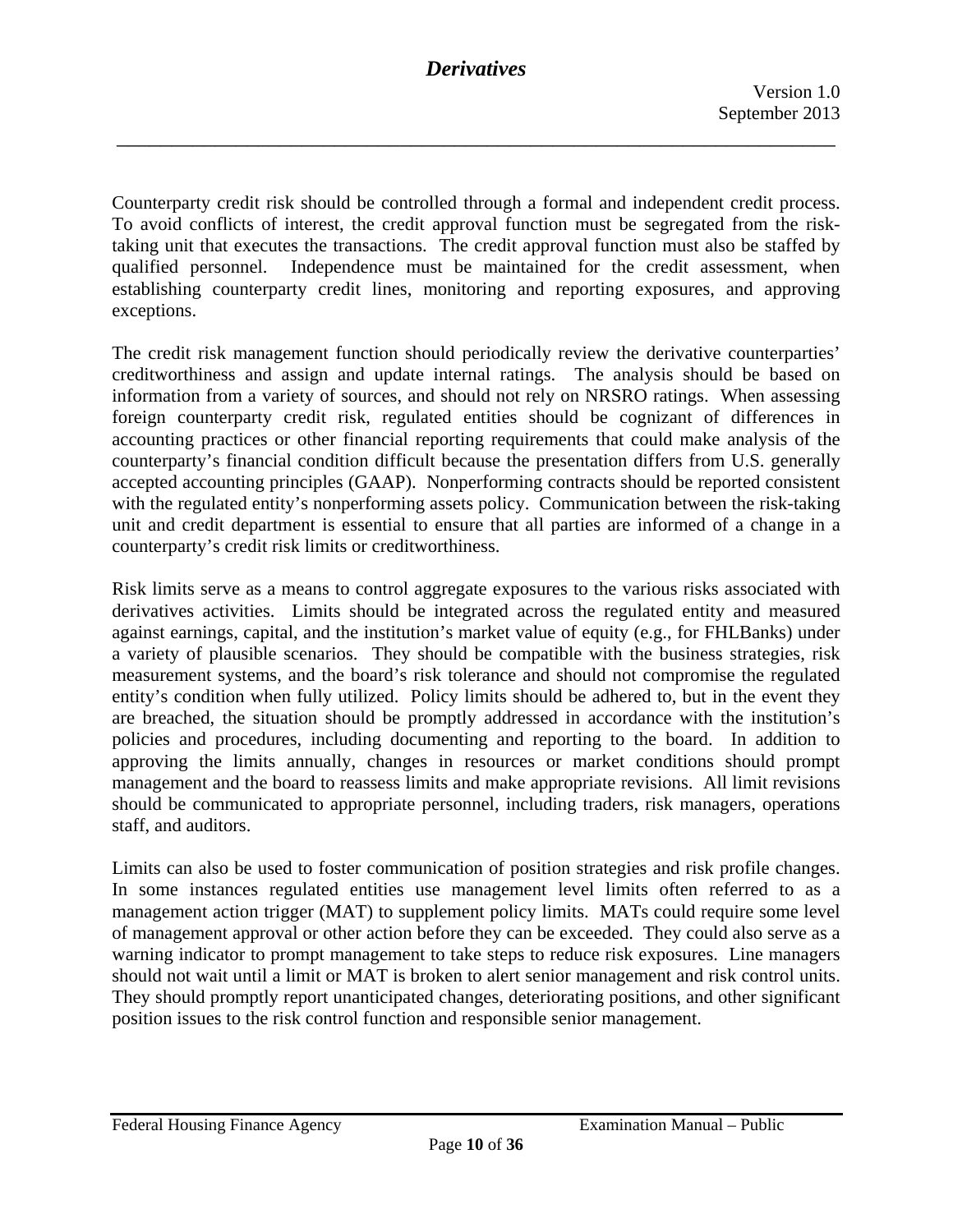\_\_\_\_\_\_\_\_\_\_\_\_\_\_\_\_\_\_\_\_\_\_\_\_\_\_\_\_\_\_\_\_\_\_\_\_\_\_\_\_\_\_\_\_\_\_\_\_\_\_\_\_\_\_\_\_\_\_\_\_\_\_\_\_\_\_

Examiners should analyze risk limits and instances when activities breached limits. Unreasonably high limits may not detect meaningful shifts in risk-taking activity and, as a result, may fail to trigger a formal evaluation process. Conversely, restrictive limits that are easily and frequently exceeded may not fulfill the limit structure's purpose.

Counterparty credit limits should be approved before executing derivative transactions and should be established in much the same way as limits for traditional credit lines. Credit evaluations of individual counterparty credit limits should consider aggregate exposures and limits established for other activities. Source documents for the credit evaluation should include information such as Call Report data, SEC filings, missed payment data, internal ratings, and external ratings.

 pre-approved by an appropriate credit officer subject to the institution's policies and procedures. Reports to managers should enable them to easily recognize limits that have been exceeded. The regulated entities should have distinct settlement risk limits. The dollar volume of exposure due to settlement risk is often greater than the credit exposure arising from pre-settlement risk because settlement risk sometimes involves exchange of the instrument's total notional value or principal cash flow. However, it is important to understand that settlement risk exists only when principal cash flows are exchanged and delivery versus payment is not applied. Limits should reflect the counterparty's credit quality and the regulated entity's own capital adequacy, operations efficiency, and credit expertise. Any transaction that will exceed a limit should be

Netting arrangements, credit enhancements, and early termination agreements are used to reduce credit exposure, to manage credit lines more efficiently, and to minimize transaction costs. Before recognizing the reduction in credit risk that these arrangements can provide, regulated entities must ensure that they are properly documented and legally enforceable. Terms of these arrangements are usually outlined in a standardized master agreement covering specific products such as the ISDA agreement, Foreign Exchange and Options Master Agreement, and International Currency Options Market agreement. The regulated entities must also ensure that the arrangements are legally enforceable in the relevant jurisdictions. See the "Operational Risk" section below for more information on documentation and enforceability.

Correctly calculating netted payments is important to preserve counterparty relationships and avoid costly errors. Systems need to accurately and timely calculate net payments. Operations personnel should ensure that netted trades are reflected in trade capture and credit systems so that netting is successfully executed. Procedures should ensure that netting is carried out in accordance with contractual terms and should address cut-off times, settlement instructions, confirmation/affirmation methods, and documentation requirements.

The use of early termination agreements has grown in recent years as market participants have sought avenues to reduce counterparty credit exposure. The regulated entities enter into early termination agreements that mirror their options to exercise on a related asset or liability. By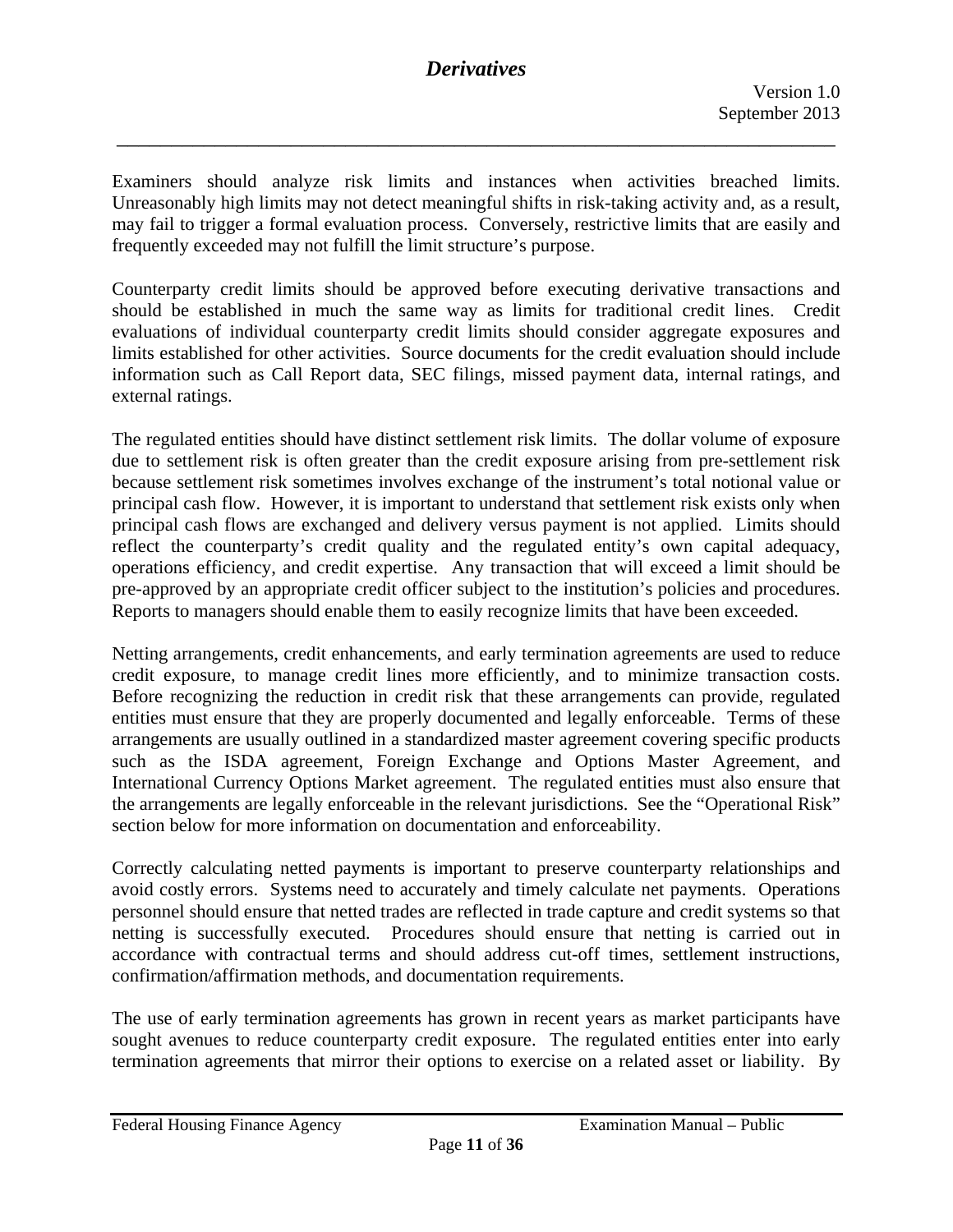\_\_\_\_\_\_\_\_\_\_\_\_\_\_\_\_\_\_\_\_\_\_\_\_\_\_\_\_\_\_\_\_\_\_\_\_\_\_\_\_\_\_\_\_\_\_\_\_\_\_\_\_\_\_\_\_\_\_\_\_\_\_\_\_\_\_

doing so the regulated entity is less exposed in the event that a counterparty is unable to execute its option. However, these agreements do not eliminate risk. Although an early termination agreement with a counterparty can reduce credit risk, it can increase operational, price, and interest rate risk. Early terminations may be triggered when the regulated entity can least afford the liquidity drain and the accompanying price and interest rate risk increase from terminated transactions, creating open positions. Management should carefully consider the effect of these agreements on price, interest rate risk exposure, and liquidity adequacy. The agreements' exposure and effects upon liquidity should be tracked and incorporated into liquidity planning. In addition, institution policy should clearly define the circumstances, if any, under which management will honor an early termination request when the institution is not contractually obligated to permit it.

Title VII of the Dodd-Frank Wall Street Reform and Consumer Protection Act (Dodd-Frank Act), Pub. L. 111-203, 124 Stat. 1376, 1641 (2010), deals with, among other things, transparency, standardization, clearing, collateral management and trading of most derivatives that have traditionally been traded in the OTC markets. Oversight is divided between the U.S. Commodity Futures Trading Commission (CFTC) for most non-security based derivatives and the U.S. Securities and Exchange Commission (SEC) for security-based derivatives. Via Title VII of the Dodd-Frank Act, Congress tasked the CFTC and SEC with issuing a multitude of rules with respect to swaps regulation, some of which have been finalized (and are in various stages of implementation, often due to phased-in deadlines for different types of market participants), some of which have been only proposed but not yet finalized, and some of which have yet to be even proposed. Among the rules that have been finalized include those rules: (a) specifically defining this market's products (e.g., swaps, security-based swaps, and related terms) and participants (e.g., swap dealers, major swap participants, eligible contract participants, and the like); (b) requiring that swaps (including initial and ongoing terms and value changes for both cleared and non-cleared swaps) be reported to a swap data repository or applicable regulator; and (c) mandating that certain types of swaps be cleared by a derivatives clearing organization.

The Dodd-Frank Act requires the regulated entities to report to a Swap Data Repository (SDR) or the CFTC the initial and ongoing swap terms, and any value changes for both cleared and uncleared swaps. Additionally, the Dodd-Frank Act requires the regulated entities to submit to a derivatives clearing organization (DCO) every swap or swap type identified by the CFTC, in its sole discretion, as appropriate for such treatment.

It is not possible to include a full recitation of all the Title VII rulemaking under the Dodd-Frank Act in this module, since any summary would be nearly immediately out of date given this rapidly evolving landscape. Therefore, examiners working on derivatives matters should at all times take care to apprise themselves of the current regulatory regime applicable to swaps and ensure their examinations reflect the same.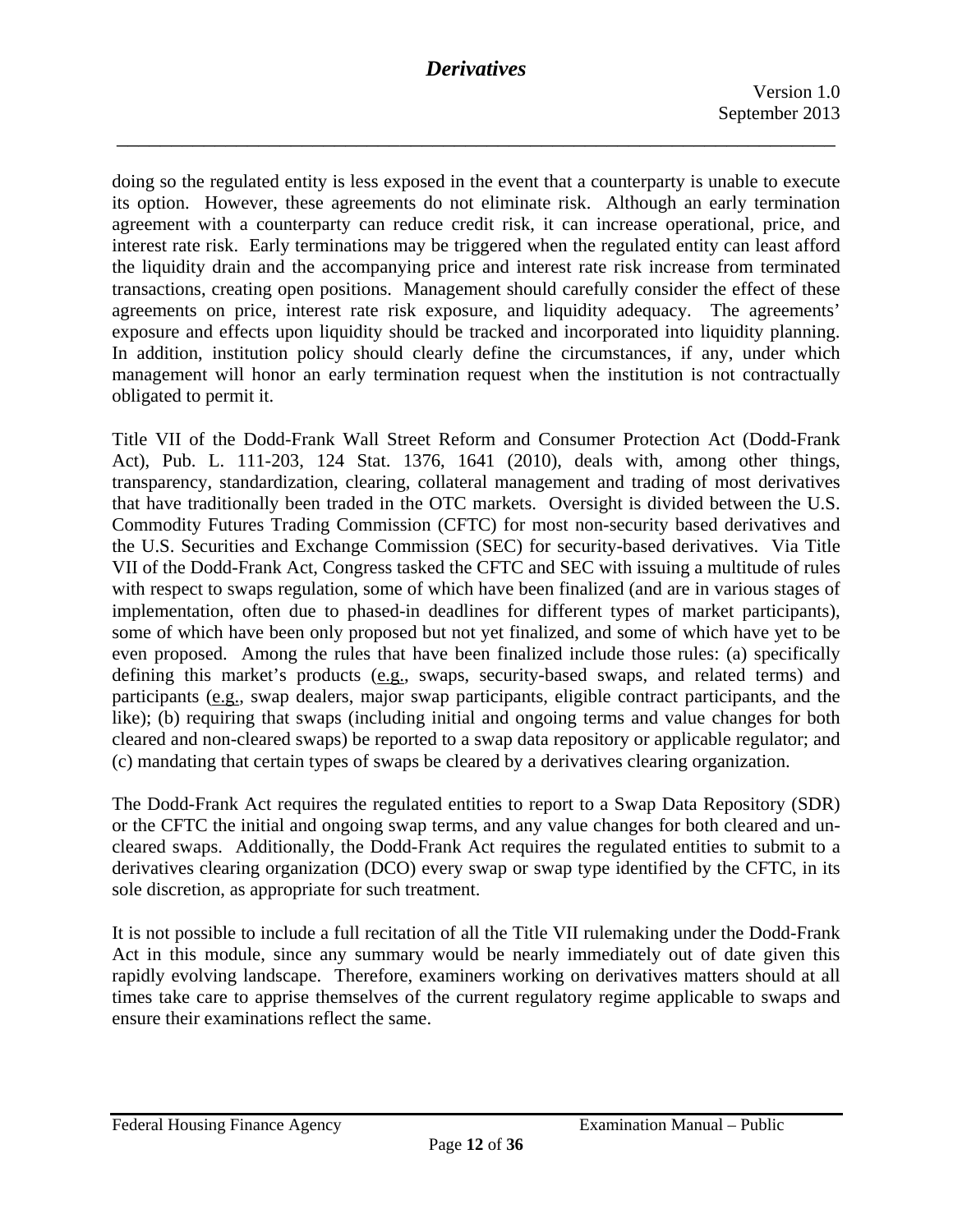### *Operational Risk*

Operational risk is the risk of possible losses resulting from inadequate or failed internal processes, people, and systems or from external events, including potential losses from internal or external fraud; improper business and accounting practices; fiduciary breaches; misrepresentations; unauthorized trading activities; business disruption and system failures; and execution, delivery, and process management failures. A cornerstone to minimizing operational risk is a strong risk mitigation framework, which includes segregating the risk taking functions from the risk management functions, maintaining information systems and processes sufficient to support derivative activities, and implementing strong internal controls. This framework should be continually evaluated to ensure it is keeping pace with derivative activity growth and instrument complexity.

To manage operational risk effectively, senior managers must fully understand the processing cycle and change processes and technology. Insufficient understanding of the risks involved could prevent effective internal controls from being implemented. All derivatives activity personnel should have the level of derivatives knowledge appropriate for the role they are assigned and should receive continuing training. They should also understand the distinct roles played by each department and be able to communicate and work effectively with the various departments.

Weak operational processes increase the possibility of loss from human error, fraud, or systems failure. Operational errors may affect the accuracy of management reports and risk measurement systems and jeopardize the quality of management decisions. For example, losses can occur not only from settlement errors, but also from managing inaccurately measured positions or misstating credit exposure because the trade data was input incorrectly. Operational risk can result in mistakes such as unanticipated open positions or risk exposures that exceed established limits. Further, operational errors and inefficiencies increase a regulated entity's reputational risk.

An effective operations function will help ensure the financial information's integrity and minimize operational, settlement, and legal risks. The operations area should provide the necessary checks and balances to detect unauthorized trades. Procedures should segregate duties among persons responsible for making credit decisions; confirmations; recordkeeping; reconciliations; and disbursing and receiving funds. Personnel responsible for accounting records, confirmations, reconciliation, and settlement must maintain a reporting line that is independent of the risk taking function.

Legal counsel should review contractual terms before the institution executes derivatives contracts. Counsel should be familiar with the transaction's economic purpose and applicable laws. All non-standard documents or changes to standard contract documents should be reviewed by counsel.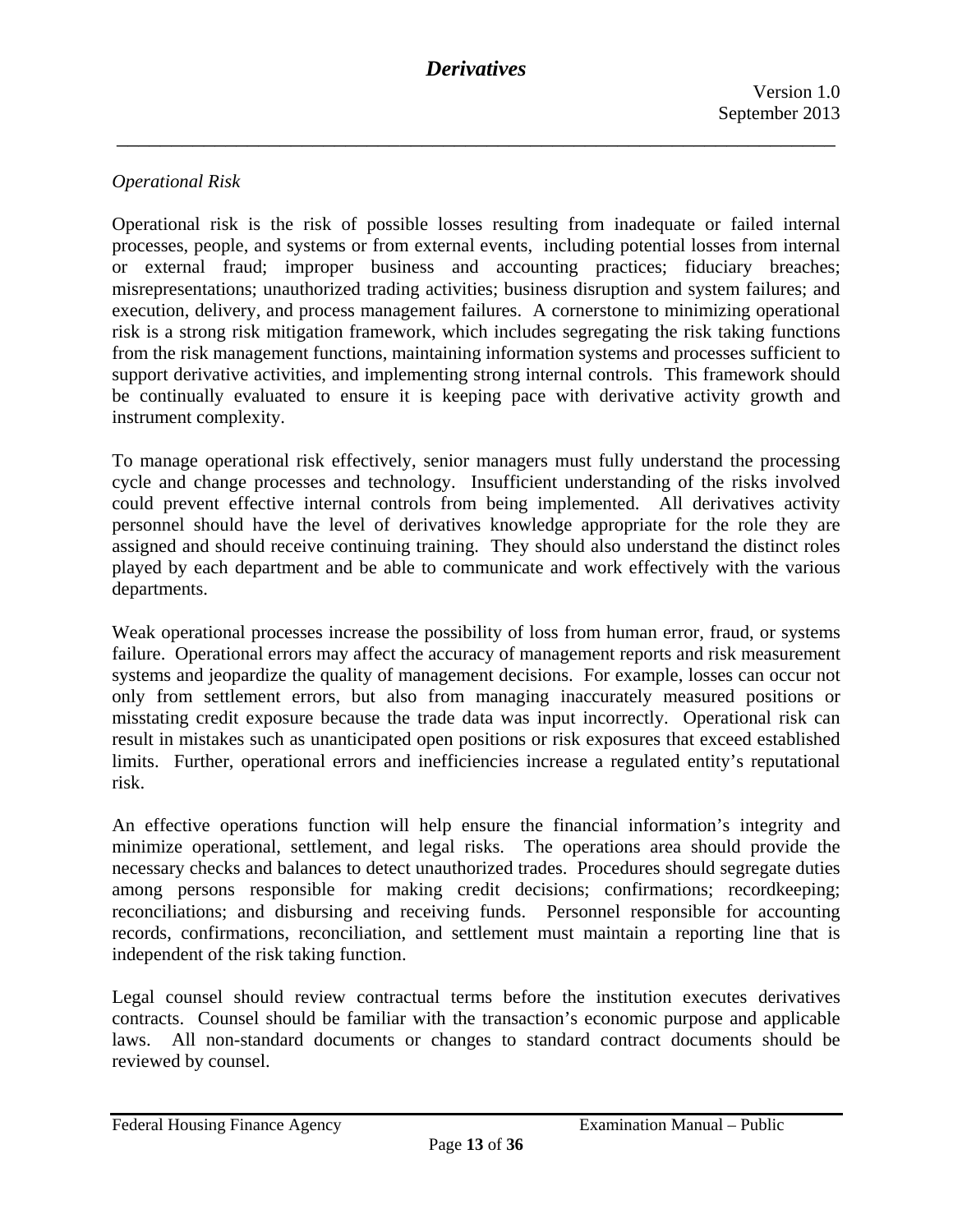\_\_\_\_\_\_\_\_\_\_\_\_\_\_\_\_\_\_\_\_\_\_\_\_\_\_\_\_\_\_\_\_\_\_\_\_\_\_\_\_\_\_\_\_\_\_\_\_\_\_\_\_\_\_\_\_\_\_\_\_\_\_\_\_\_\_

The use of standard industry contracts and addenda, such as the ISDA Master Agreement reduces legal risk. ISDA standard agreements define counterparty rights and responsibilities for derivative transactions. Regulated entities should ensure derivative agreements are current to ensure conflicts related to derivative transactions can be resolved and agreements remain enforceable. Additionally, any time a new type of derivative instrument is considered, the appropriate ISDA agreement should be used, and should be reviewed by the regulated entity's legal counsel for suitability.

There are various methods to confirm that a counterparty has the legal capacity to engage in derivatives transactions. A regulated entity should review relevant statutes and regulations for governmental entities or for certain clients in regulated industries. In other situations, a regulated entity may need to examine the operative documents and other relevant counterparty materials. In some cases, a regulated entity may be able to achieve reasonable satisfaction only upon legal counsel's analysis specifically addressing the counterparty's power and authority to enter into the transaction.

A regulated entity should also ensure that the counterparty officials executing the derivative agreement are properly authorized to do so. Evidence includes corporate resolutions, delegations of authority, and certificates of incumbency. If adequate transaction documentation is not obtained, enforcement of the transactions may be precluded under the relevant laws, which may require a separate, properly authorized written agreement to enforce the contract.

By separating the duties of operations staff members, a regulated entity asserts control over the settlement process. Operation procedures should address regular settlement terms, exception processes, and the reporting of stale, dated, or unusually large unsettled transactions. The person(s) responsible for releasing the funds should be independent of the confirmation process and any other process that could allow access to the transaction's payment process.

A regulated entity should ensure that its rights with respect to collateral pledged to the regulated entity by a counterparty to margin, collateralize, or guarantee a derivative contract are enforceable and exercisable and can be used upon the counterparty's default to offset losses. To be reasonably sure that the pledged assets will be available upon default, the regulated entity must have both access to, and the legal right to use, the assets. For example, to establish reasonable access, the counterparty should be required to deliver pledged assets to the regulated entity or to an independent escrow agent. A regulated entity's counsel should give an opinion on whether the contract that governs the pledged assets is legally enforceable.

The risk control and audit functions should ensure that position valuations are generated from independent sources. Accurate values are the key to producing reliable reports on risk levels, profitability, and trends. The valuation approach regulated entities use depends on a variety of factors including the contract's liquidity and complexity and the sophistication of their valuation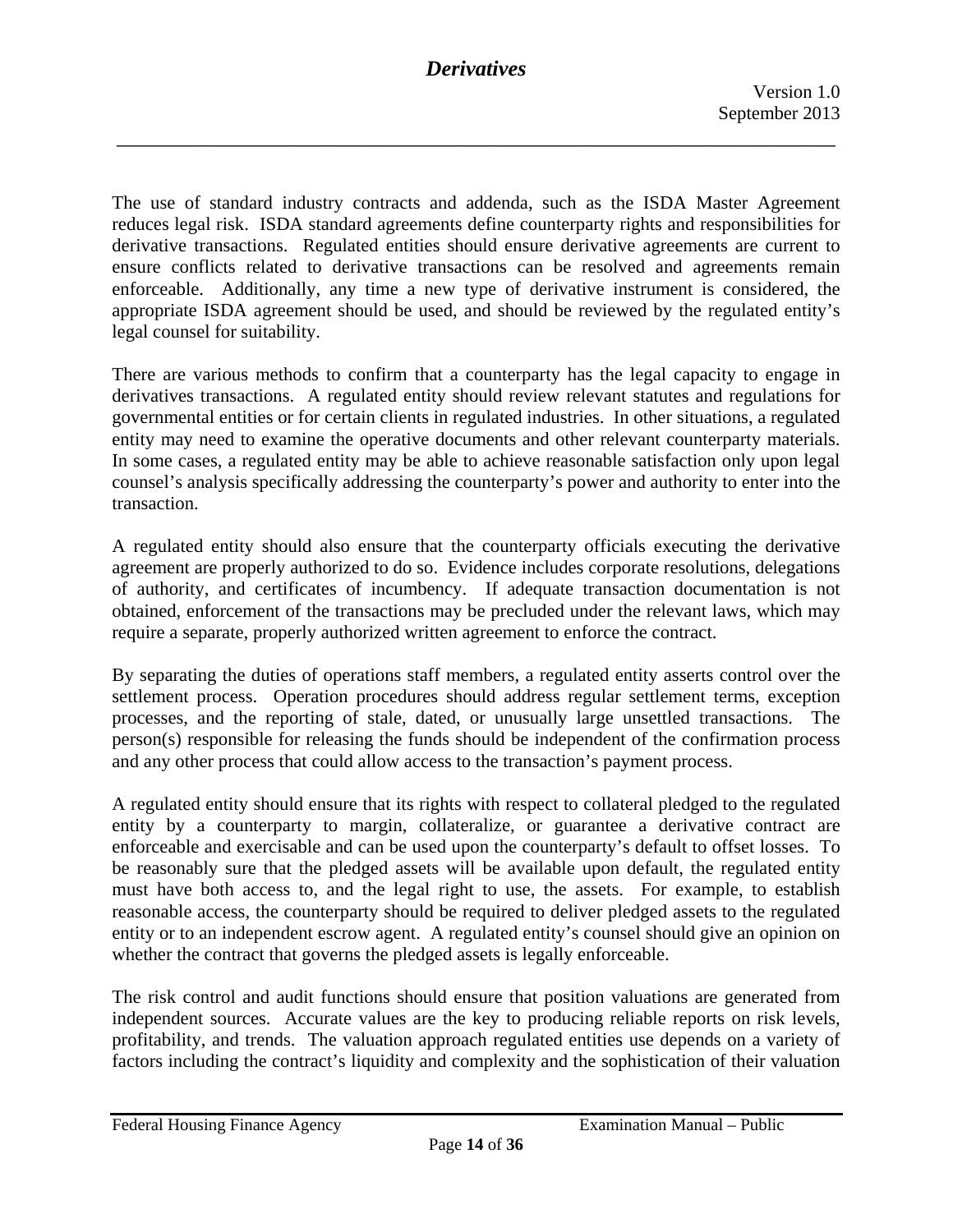\_\_\_\_\_\_\_\_\_\_\_\_\_\_\_\_\_\_\_\_\_\_\_\_\_\_\_\_\_\_\_\_\_\_\_\_\_\_\_\_\_\_\_\_\_\_\_\_\_\_\_\_\_\_\_\_\_\_\_\_\_\_\_\_\_\_

 mathematical techniques to derive values. In obtaining external prices, the valuation and accounting systems. Ideally, the valuation process would employ valuation models or wire service electronic data feeds, with little manual intervention. However, some illiquid or highly customized instruments have to be priced by obtaining values from dealers or using approved requirements should be specified; for example, mid, bid, offer, indication, and firm. In addition, they should consider the relationship with the party supplying the pricing information. For example, it would be inappropriate to obtain valuations from the originating dealer.

The mark-to-market processes should be specified in policies and procedures that require segregation of duties between risk-takers and control personnel, including the independent input and verification of market rates. In addition, they should dictate pricing methods and assumptions, such as volatility, to be consistently applied to ensure accurate financial reporting and price risk valuations. At least monthly, regulated entities should independently revalue derivative positions and should be able to obtain daily market values if warranted by market conditions.

Derivative transaction documentation generally requires written trade confirmations, contract terms, legal authorities, and other transaction terms that are stipulated in master agreements and other legal documents. Maintaining proper documentation and ensuring it is complete is often the operation's or credit function's responsibility. Regulated entities should establish processes such as checklists or tickler files to confirm that derivative transactions were properly documented. Thresholds should be established that limit future business with counterparties failing to provide required documentation.

Although systems and modeling technology supports a derivatives business, technology can also pose significant risks. The system should serve the applicable users' needs, including senior management, risk control units, front and back office, financial reporting, and internal audit. For large systems, the regulated entity should have flow charts or other documentation that show data flow from input through reporting.

Systems interfacing with other systems are an important aspect in evaluating information technology. Interface is usually accomplished using emulators that communicate from one application to another. Regulated entities relying on a single database may have stronger data integrity controls than those with multiple databases and operating systems. However, some regulated entities may use a combination of vendor systems, in-house applications, and legacy systems.

Incompatible systems typically result in deal capture, data entry, and report generation requiring multiple data input. Accordingly, controls and reconciliations that minimize potential data corruption should be used when consolidating data obtained from multiple sources. If independent databases are used to support subsidiary systems, reconciliation controls should be in place at each point that data files come together.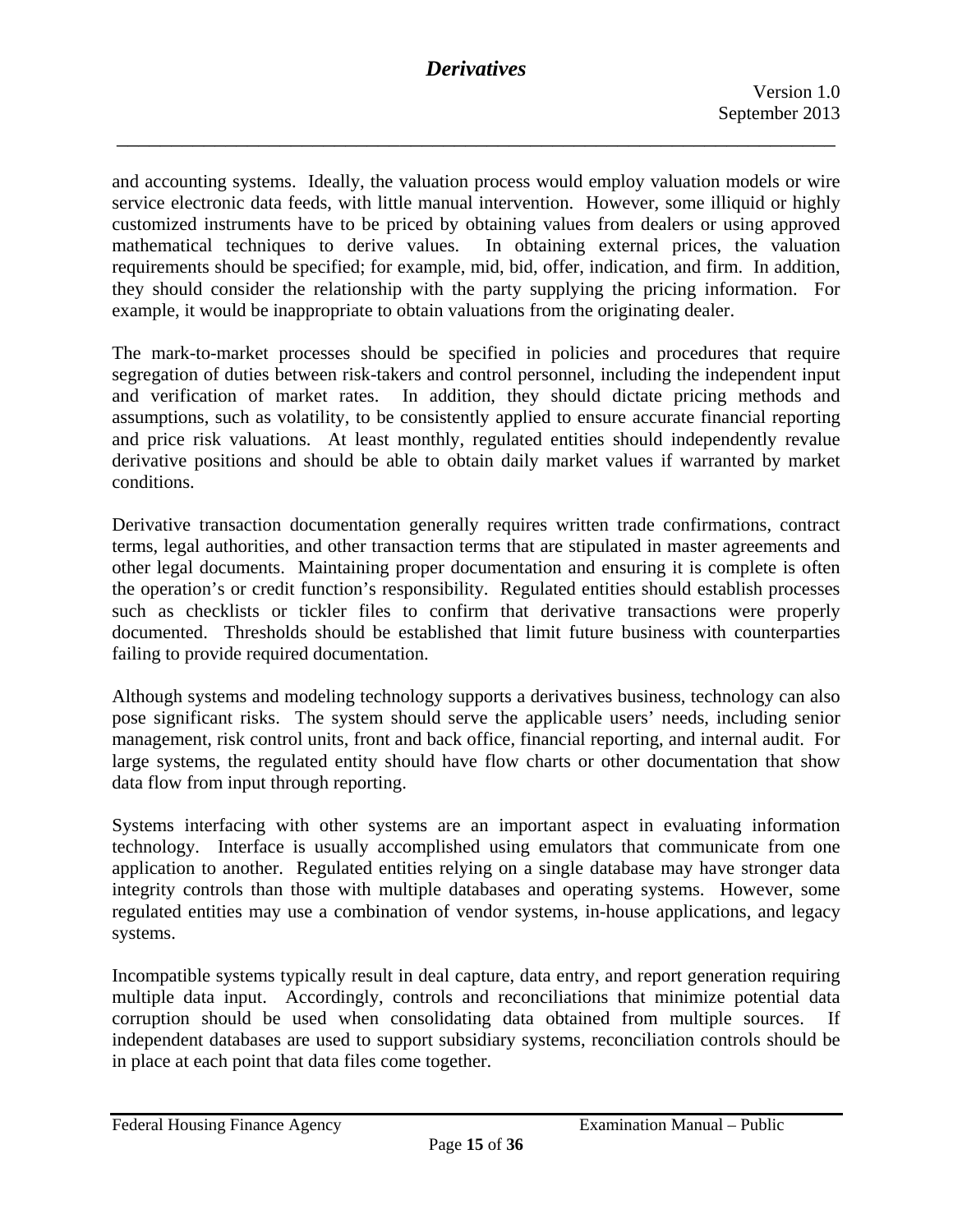\_\_\_\_\_\_\_\_\_\_\_\_\_\_\_\_\_\_\_\_\_\_\_\_\_\_\_\_\_\_\_\_\_\_\_\_\_\_\_\_\_\_\_\_\_\_\_\_\_\_\_\_\_\_\_\_\_\_\_\_\_\_\_\_\_\_

The management of derivatives operational risk not only involves the development of the strategic plan, but also focuses on how plans, systems, and implementation affect the regulated entity's value. It includes analyses of external factors affecting the regulated entity's strategic direction and the success of past business strategies.

Derivative activities should be incorporated into the regulated entity's overall business strategy that has been approved by the board. This strategy may be articulated within policies governing other activities or documented separately. Strategy statements should include the following:

- 1) Scope of activities;
- 2) Consistency with overall business strategy;
- 3) Market assessment
	- a) Supply/demand
	- b) Competitive factors
	- c) Niche or role and anticipated level of activity
	- d) Target member/counterparties
	- e) Projected risk/reward payoff
- 4) Business evaluation and performance benchmarks; and
- 5) Personnel and system needs.

Business strategies should be communicated to appropriate levels within the regulated entity to ensure consistent understanding and implementation.

Operations and support systems should receive periodic reviews to ensure that capacity, staffing, and the internal control environment support current and planned derivatives activity. These reviews can be performed as a part of the annual budgeting and planning process, but should also be conducted as activity and plans change throughout the year.

A regulated entity can face risk arising from adverse public opinion or a negative reputation, which affects the ability to establish new relationships or services or continue servicing existing relationships and can lead to litigation and/or financial loss. The financial markets operate based on confidence among all market participants, and thus, regulated entities that actively associate their name with financial instruments such as derivatives are more likely to have higher reputation risk. Derivative activities carry a greater degree of reputation risk because they are generally more complex and less understood by the public than other financial instruments. Engaging in derivative transactions or transactions for which the regulated entity does not have adequate controls in place increases the potential for default, litigation, reputational damage, and financial loss.

Senior management should adopt a code of conduct that addresses such areas as conflicts of interest, member confidentiality, trade practices, appropriateness, and illegal or improper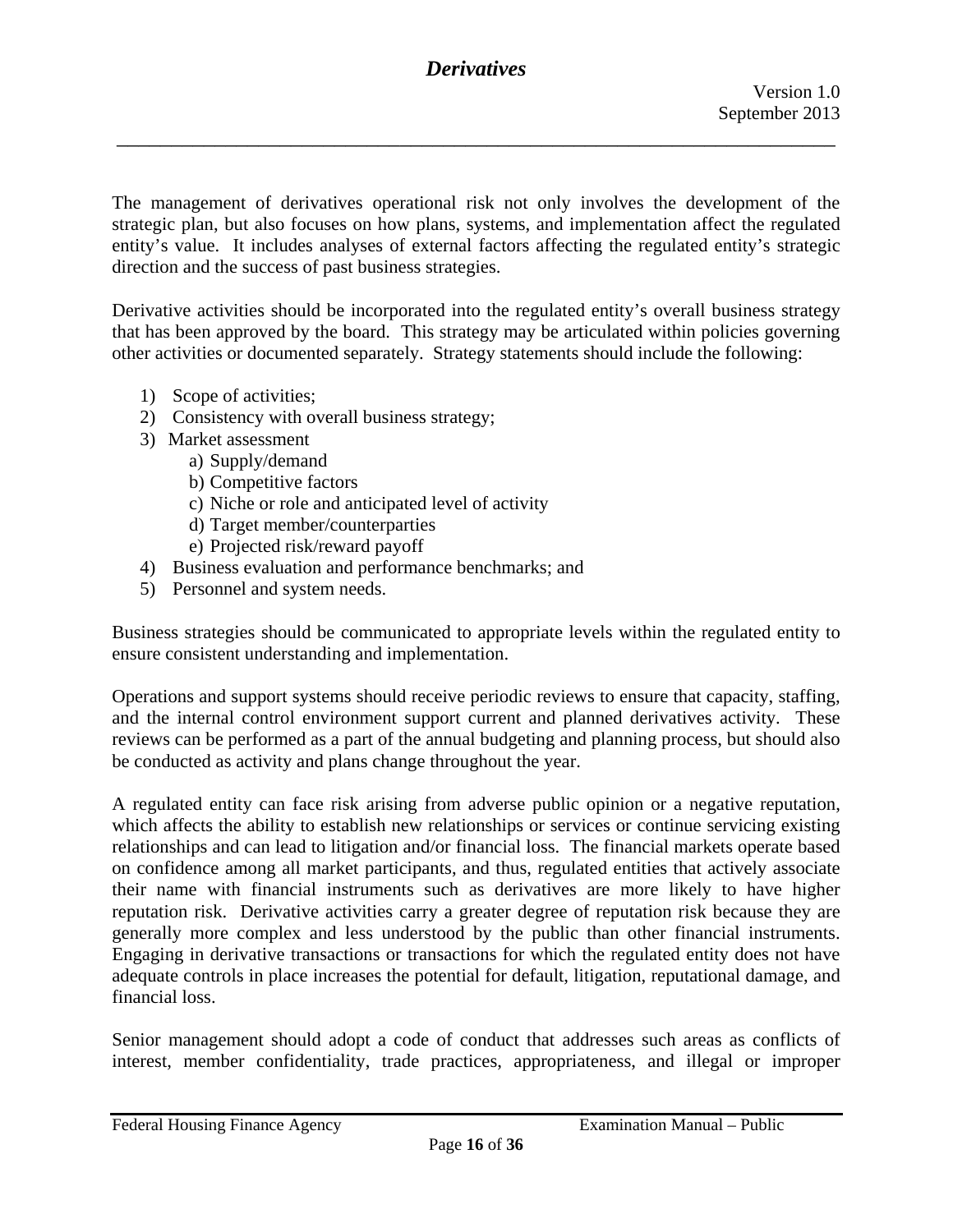\_\_\_\_\_\_\_\_\_\_\_\_\_\_\_\_\_\_\_\_\_\_\_\_\_\_\_\_\_\_\_\_\_\_\_\_\_\_\_\_\_\_\_\_\_\_\_\_\_\_\_\_\_\_\_\_\_\_\_\_\_\_\_\_\_\_

transactions or payments. Management should encourage compliance with policies through employee affirmations, standardized disclosures, and appropriate testing processes. The administration of prompt and consistent disciplinary action for infractions helps to foster a strong compliance culture. Senior management should continually assess the compatibility of the regulated entity's activities and employee compensation programs with the code of conduct.

 derivatives to purchase and executing the trades. Further, the front office duties include ensuring Typically, the dealing/risk-taking functions are referred to as the "front office" and the processing and recording/reporting areas are referred to as the "back office." The front office is essentially the trading desk operation which is responsible for deciding the type and amount of the institution stays within the established market risk policy limits. Front office staff include individuals such as the treasurer, chief capital markets officer, funding manager, and analysts. The back office confirms the executed trade information is accurate, records the trade into the system of record, and manages the accounting aspect of the trades. In some regulated entities, a "middle office" helps to reconcile systems, monitor positions and revenues, and perform related activities. The regulated entities create middle offices to be able to calculate and verify profits and losses, as well as position risk. Like the back office, the middle office should operate independently of the risk-taking environment. If establishing a middle office is not practical, the back office will generally be responsible for much of the risk control.

The regulated entities are exposed to numerous operational risks that must be mitigated. Although front office operations are subject to operational risk, the back office has more significant risks because the back office processes the transactions, records them in the accounting system, and performs reconciliation procedures. In conducting these functions, the back office provides the necessary checks to prevent unauthorized trading activities. Listed below are two examples of methods a regulated entity might use to manage these operational risks.

*Operational Incident Reports* – The regulated entities use the reports to identify inherent areas of risk. Once these risks are identified, a root cause analysis is performed to determine the leading indicators and to define appropriate risk mitigating actions. Management, and the board when significant risks are found, is responsible for ensuring the root-cause analysis is thorough and for monitoring the corrective action until resolution is achieved.

*Process Mapping* – The regulated entities that map their key processes improve workflow efficiencies, reduce operational risks, lower costs, and create a better match between information systems and derivatives- related processes.

Regulated entities must promptly enter trades so that all systems can be updated, including credit, intra-day profit and loss, risk positions, confirmation processing, settlement, and general ledger. Trade information includes trade date, time of trade, settlement date, counterparty, instrument traded and amount transacted, price or rate, and netting instructions. Sometimes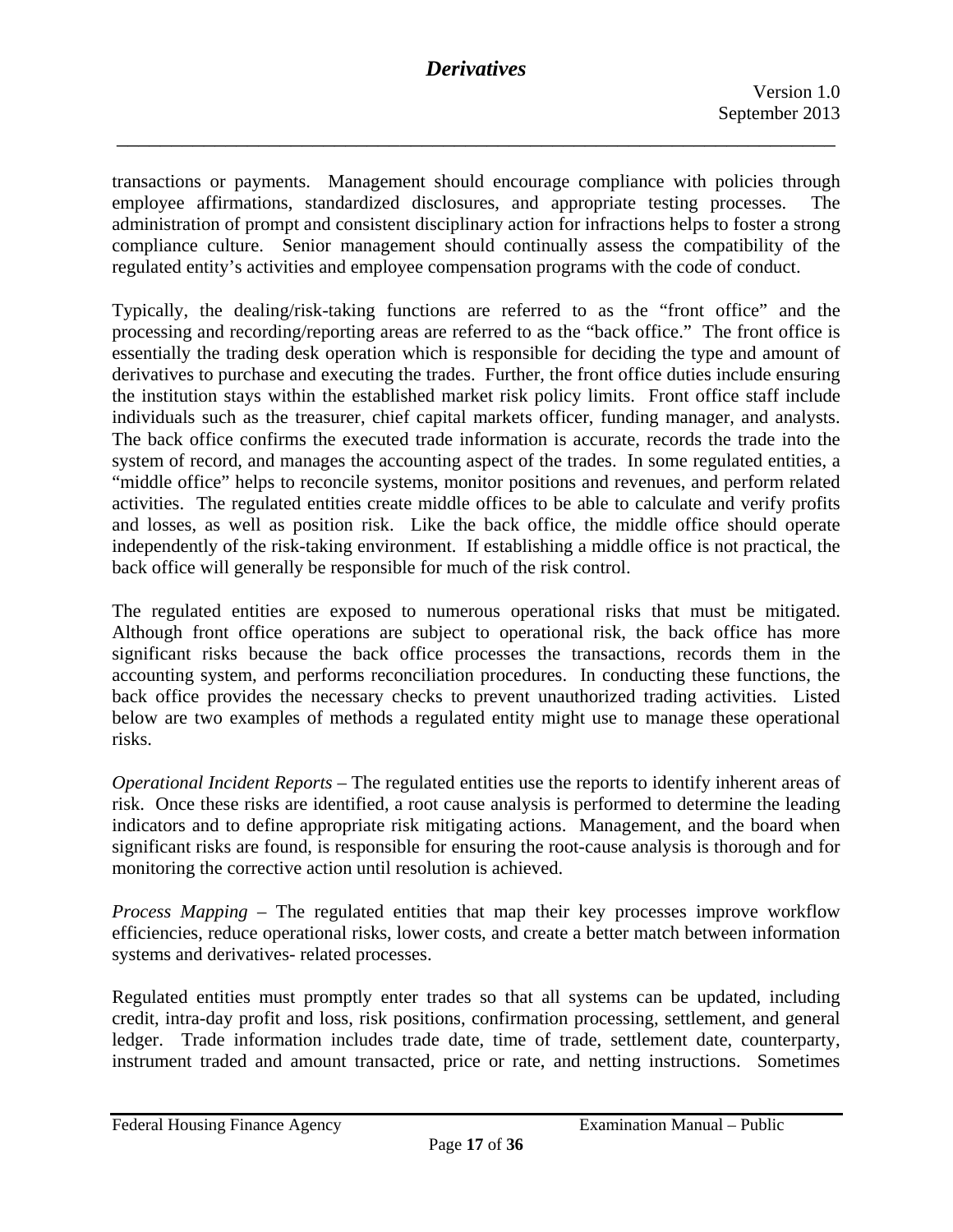\_\_\_\_\_\_\_\_\_\_\_\_\_\_\_\_\_\_\_\_\_\_\_\_\_\_\_\_\_\_\_\_\_\_\_\_\_\_\_\_\_\_\_\_\_\_\_\_\_\_\_\_\_\_\_\_\_\_\_\_\_\_\_\_\_\_

settlement instructions accompany this information. When regulated entities use electronic trade systems, relevant reports and databases can be automatically updated with the transaction data. On the other hand, trades conducted telephonically need to be on recorded lines, and after the transaction is executed, trade data must be immediately inputted into the trading system (or a ticket must be written to be entered into a regulated entity's operations system).

To verify that the counterparties agree to the trade terms, the regulated entity issues a confirmation and the counterparty either issues its own confirmation or affirms the regulated entity's confirmation. This confirmation process must be completed independently of the risktaking unit to reduce the likelihood of fraud or human error. A regulated entity should send confirmations as soon as possible after deals are executed and no later than the end of the business day. The confirmation process varies depending on the type of counterparty, derivative traded, and the settlement method. Ideally, the regulated entity exchanges confirmations electronically, but sometime the parties may conduct telephone confirmations. The regulated entity should complete oral confirmations with designated counterparty individuals who are exclusive of the trading function. Except when contracts have very short maturities, it is poor practice to rely solely on telephone verifications, as the parties may make errors in interpreting terminology and certain jurisdictions only recognize physical confirmations for litigation purposes.

Staff independent of the person who initiates the transaction or inputs transaction data should promptly reconcile critical data points and reports. Daily, a regulated entity should reconcile the general ledger and profit and loss position reports with the front and back office systems. Prior to submission, regulated entities should reconcile regulatory reports to the general ledger. All reconcilement discrepancies should be investigated and resolved as soon as possible and significant discrepancies should be reported to senior management.

The regulated entity should route all incoming confirmations to a department independent of the risk-taking unit. Incoming information should be compared with the outgoing confirmation and any disputes researched. Disputed or unconfirmed trades should be brought immediately to the operations manager's attention and regularly reported to senior management. Risk-taking and sales personnel should be notified of disputed or unconfirmed trades.

To manage this risk, regulated entities produce reports that track outstanding unconfirmed and disputed trades. Typically, the back office will maintain a file that includes a description of the disputed transaction's key financial terms and the resolution, as well as evidence that the counterparty received notice of the final disposition. The regulated entity should have procedures that define its process for addressing disputes and unconfirmed trades.

Typically, the regulated entity's back office will review broker statements, reconcile charges to estimates and the general ledger, check commissions, and initiate payment. Additionally, the back office will monitor brokerage activity to ensure that it is conducted with only approved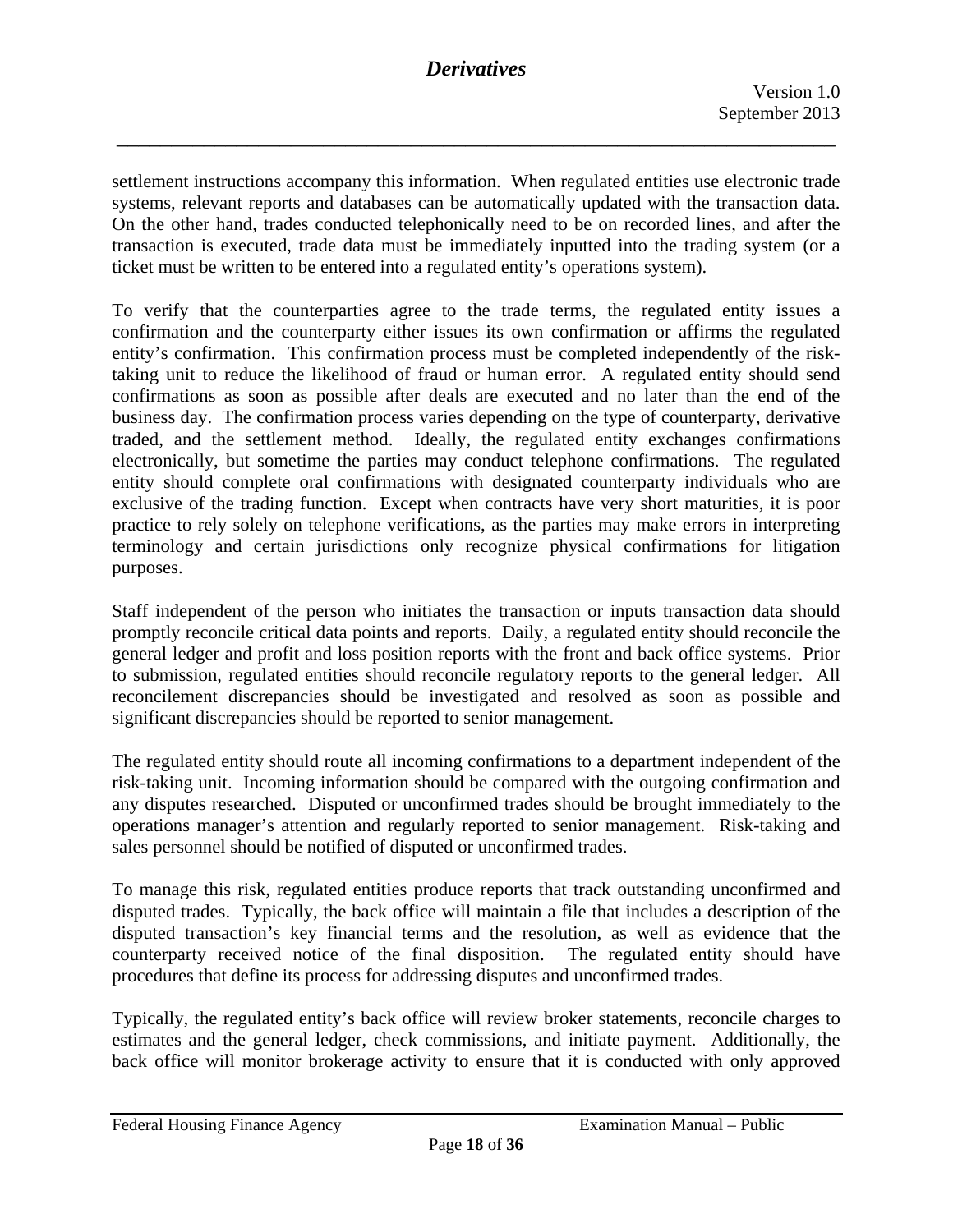\_\_\_\_\_\_\_\_\_\_\_\_\_\_\_\_\_\_\_\_\_\_\_\_\_\_\_\_\_\_\_\_\_\_\_\_\_\_\_\_\_\_\_\_\_\_\_\_\_\_\_\_\_\_\_\_\_\_\_\_\_\_\_\_\_\_

brokers and that trades are distributed to a reasonable number of brokers. Unusual trends or charges should be brought to management's attention and reviewed with appropriate senior personnel. The regulated entities should only allow individuals in a non-risk taking function to approve brokers.

Implementing the Dodd-Frank Act will add a new dimension to operational risk because it is a notable step away from the regulated entities' current operating models. To ensure compliance with Dodd-Frank Act rulemaking, regulated entities will need to address challenges across people, processes, and systems. They may have to make significant investments to execute infrastructure and process changes related to documentation, reconciliations, reporting, and recordkeeping. Although the CFTC/SEC rulemaking landscape remains unfinished, the regulated entity should have developed a board-approved comprehensive implementation plan to account for those rules in effect (and take appropriate steps in anticipation of those rules still to be proposed and/or finalized) to the extent possible. The board and senior management should be kept abreast of the implementation status and be informed of any significant potential obstacles.

#### *Financial Condition and Performance*

Derivative activities can adversely affect liquidity, along with earnings implications, notably if the regulated entity is unable to execute a transaction at a reasonable price. This typically arises when counterparty exposure requires a user to liquidate or offset a derivative position. The degree of risk is aggravated when the derivative to be liquidated or offset has an inadequate primary or secondary market. Derivative transactions may also adversely affect funding and cash flow positions. For example, if a large position is being hedged and interest rates move against the position, the margin call for exchange-traded derivatives could be significant relative to the available cash on hand. The same is true with OTC derivatives that have collateralization agreements that may be triggered and require the posting of collateral.

In developing derivative guidelines, the regulated entities should consider the possibility of losing access to one or more markets, either because of concerns about their own creditworthiness, a major counterparty's creditworthiness, or because of stressful market conditions. At such times, there may be less flexibility in managing its market and credit risks. Those regulated entities that dynamically hedge their positions require constant access to financial markets, and that need may increase in times of market stress. A regulated entity's liquidity plan should consider its ability to access alternative markets, such as futures or cash markets, or to provide sufficient collateral or other credit enhancements in order to continue executing derivative transactions under a broad range of scenarios.

Risk management systems for derivatives are intertwined with those used to manage market risk. Consideration of market depth and the cash flow characteristics of particular instruments are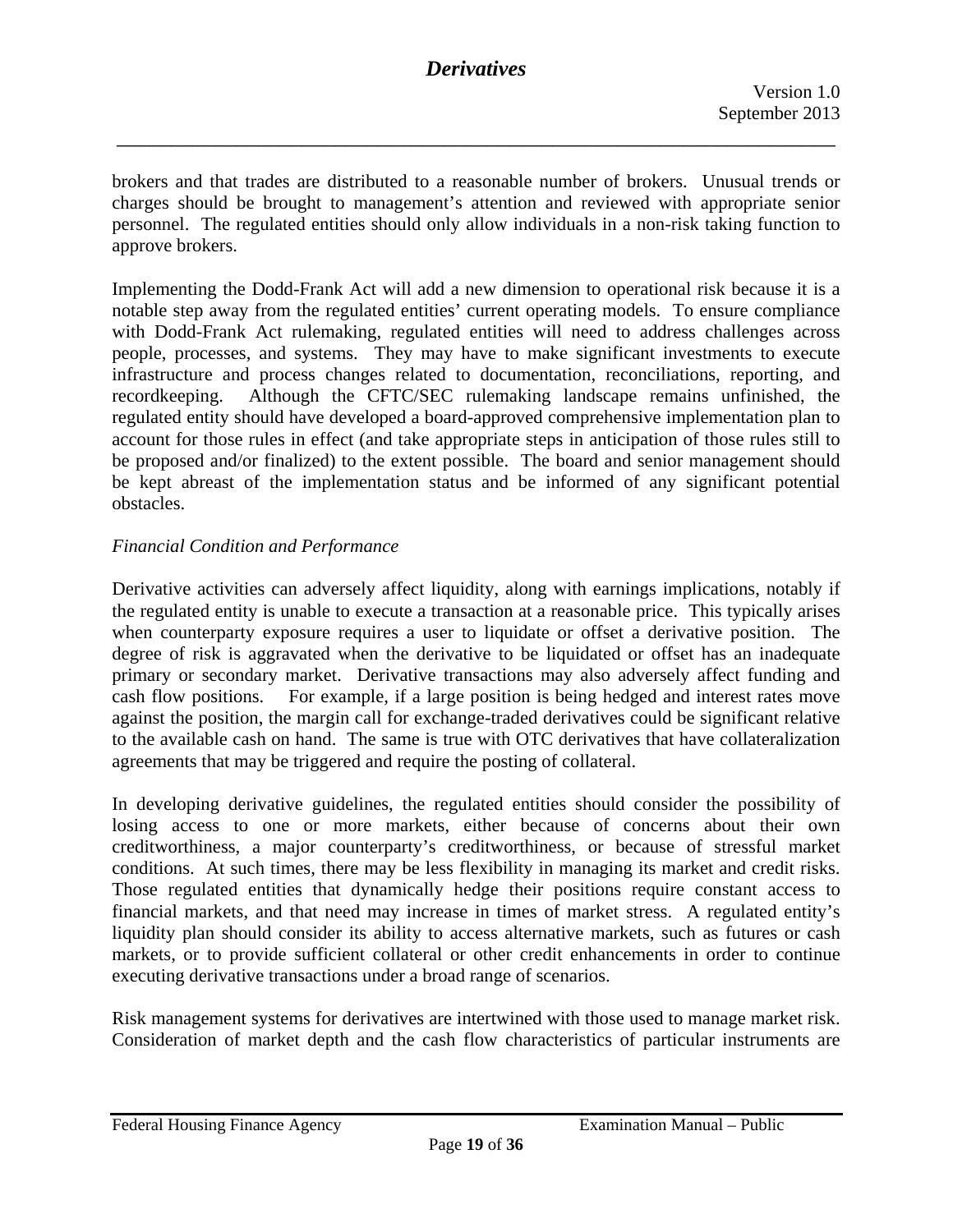critical in establishing risk limits and constructing portfolio stress tests. The management of these risks is not conducted in isolation.

\_\_\_\_\_\_\_\_\_\_\_\_\_\_\_\_\_\_\_\_\_\_\_\_\_\_\_\_\_\_\_\_\_\_\_\_\_\_\_\_\_\_\_\_\_\_\_\_\_\_\_\_\_\_\_\_\_\_\_\_\_\_\_\_\_\_

aware of any strategies or events that could affect market perception of the regulated entity. Managers responsible for derivatives and funding activities must regularly communicate market conditions to senior management. In turn, senior management must ensure that personnel are Well-developed lines of communication, whether formal or informal, should be established between derivative managers and funding managers.

Additionally, actual losses on derivative transactions will adversely affect an institution's financial performance. Failure of a counterparty to perform on a derivative transaction or costs associated with unwinding a derivative transaction could result in real losses to an institution and adversely affect its overall financial condition. Effective management of potential risk to the institution's overall financial condition requires an understanding of the implication of accounting principles. The following provides details on some of the most significant accounting rules related to derivative transactions.

#### *Accounting*

Accounting for derivatives transactions can greatly affect the regulated entity's financial performance. Derivatives are primarily governed by three Accounting Standards Codification (ASC), ASC 815 *Derivatives and Hedging*, ASC 948 *Financial Services-Mortgage Banking*, and ASC 310-20 *Receivables-Non Refundable Fees and Other Costs*.

#### ASC 815 *Derivatives and Hedging*

Derivatives are required to be recorded at fair value on the balance sheet and periodically marked-to-market. Where derivatives are acquired to hedge assets or liabilities, and the hedge relationships qualify for hedge accounting, earnings volatility can be mitigated.

Specifically, for a *fair value hedge*, the derivative's gain/loss recorded in earnings from a fair value change would be offset by a similar fair value change to the hedged item that is also recorded in earnings. For a *cash flow hedge*, the derivative's gain/loss is recognized in Accumulated Other Comprehensive Income (AOCI) and is not offset by the hedged item's fair value change. To qualify for hedge accounting, certain documentation and effectiveness testing requirements must be met.

#### ASC 948 *Financial Services-Mortgage Banking*

Accounting and reporting standards for the origination and purchase of mortgage loans are found in ASC 948 *Financial Services-Mortgage Banking.* ASC 948 provides that mortgage loans held for sale must be reported at the lower of cost or market value.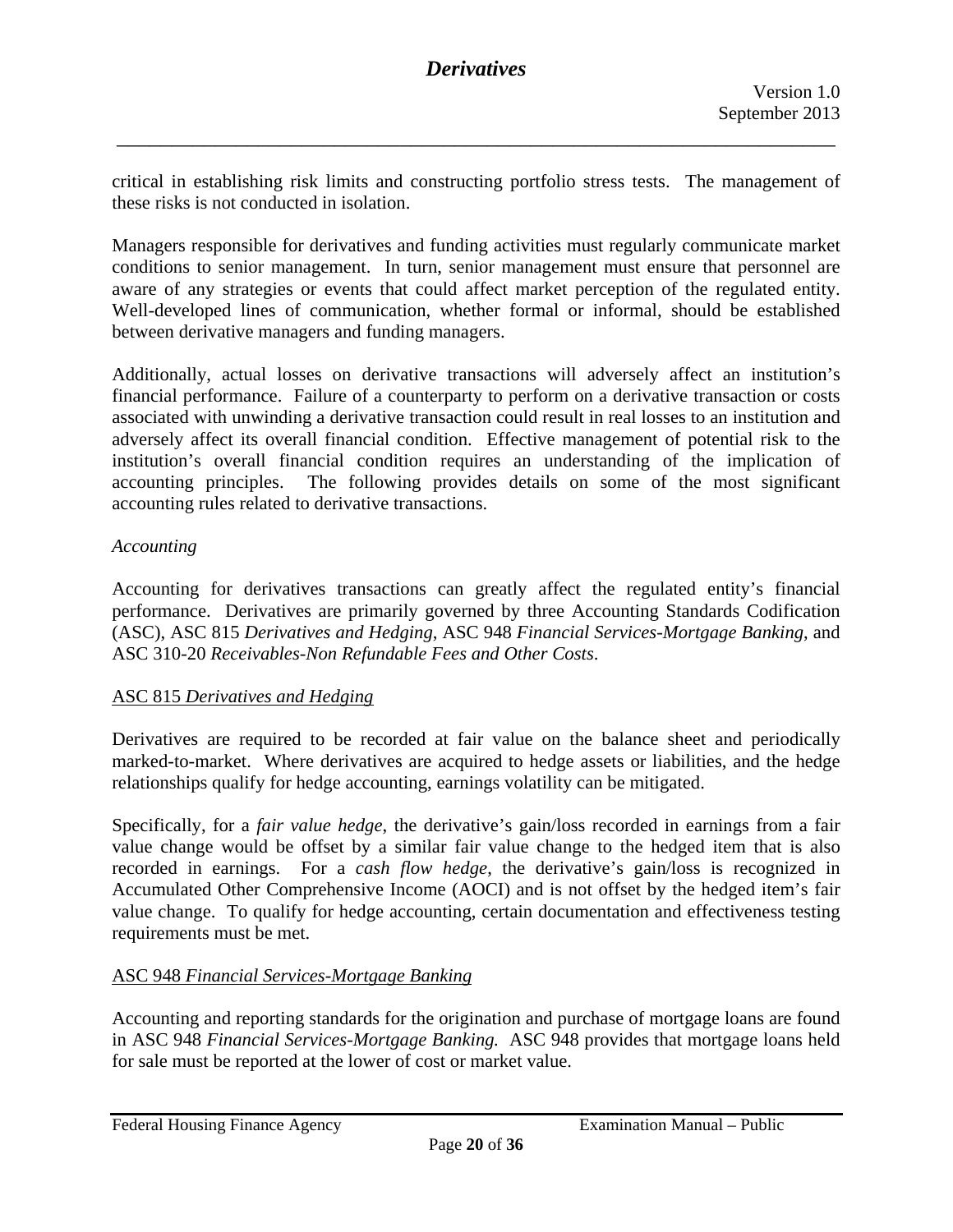#### ASC 310-20 *Receivables-Non Refundable Fees and Other Costs*

When a regulated entity purchases investments, most costs and fees and discounts or premiums on loans at their time of purchase are amortized over the loan's life. Amortization is calculated based on the interest method, using a level yield (constant effective yield method).

Regarding mortgage backed securities (MBS), a regulated entity is permitted to incorporate into its constant effective yield calculation the anticipated principal prepayments if the prepayments' timing and amount may be reasonably estimated. Premiums and discounts are amortized based upon the underlying mortgages' expected prepayments. At least monthly, amortizations should be adjusted to reflect actual prepayments and revised outlook, which could cause the MBSs' accounting yield to change substantially, as recognition of discounts and premiums accelerates or slows. Regulated entities may also use the contractual method for calculating amortization. This method bases the amortization of premiums and discounts upon the instrument's actual terms and does not use estimated prepayments.

#### **Regulatory Environment**

The primary rules, regulations, and other issuances of the Federal Housing Finance Agency (FHFA) pertaining to derivatives activities at the regulated entities are set forth below. The examiner should ensure that the application of such authorities to a regulated entity has been considered by the regulated entity and its legal counsel.

*1) Rules and Regulations of the predecessor Federal Housing Finance Board (Finance Board), which include the following parts and sections relevant to the FHLBank's derivatives activities:* 

12 CFR part 917 – Powers and Responsibilities of Bank Boards of Directors and Senior Management

- *2) Rules and Regulations of the predecessor Office of Federal Housing Enterprise Oversight (OFHEO), which include the following parts and sections relevant to the Enterprises' derivatives activities:* 
	- 12 CFR part 1710 Corporate Governance 12 CFR part 1720 – Safety and Soundness
- *3) Rules and Regulations of the Federal Housing Finance Agency (FHFA), which include the following parts and sections relevant to derivatives activities:*

Federal Housing Finance Agency **Examination Manual** – Public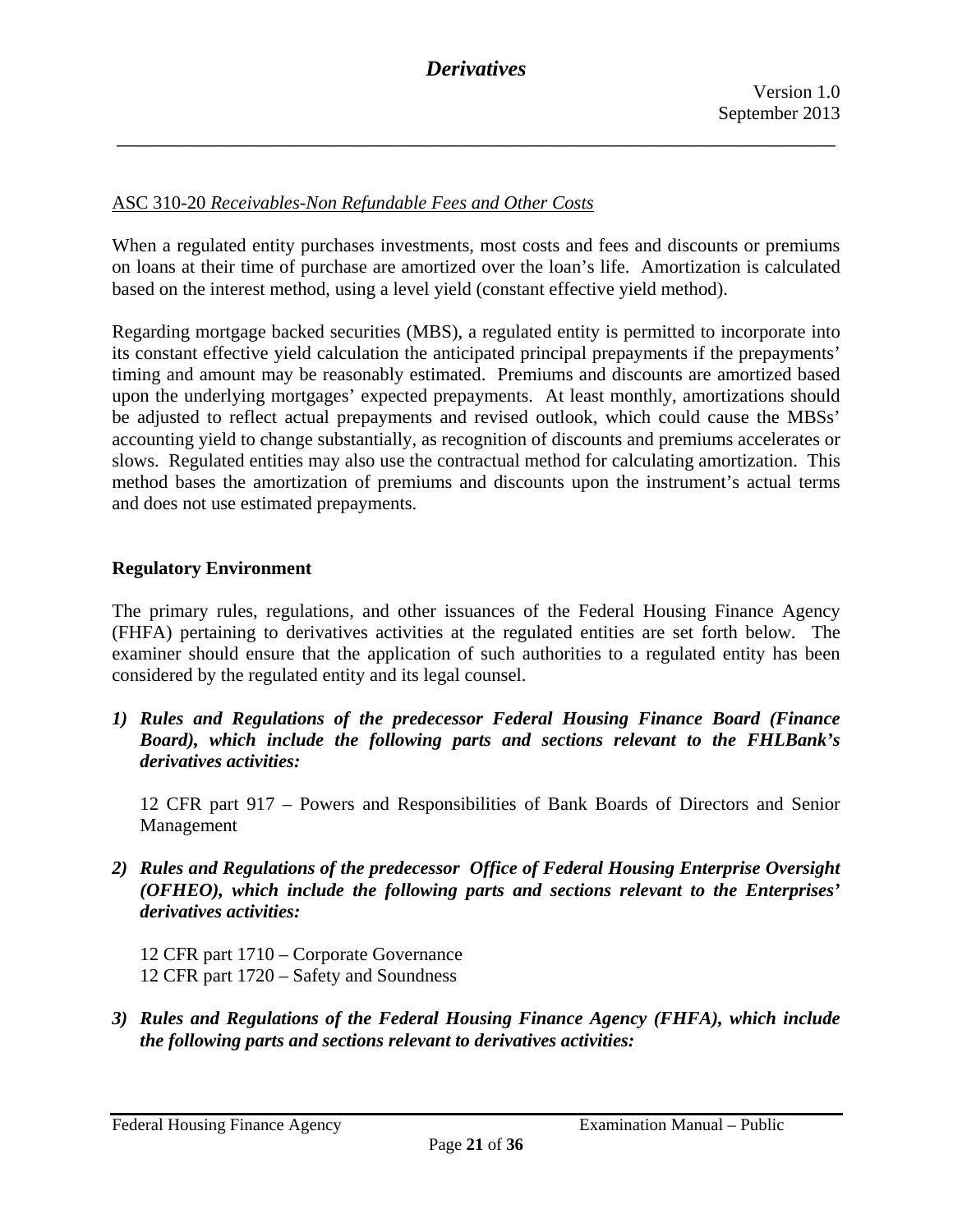12 CFR part 1267 – Federal Home Loan Bank Investments

12 CFR part 1236 – Prudential Management and Operations Standards (PMOS) –Standard 1 (Internal Controls and Information Systems), Standard 3 (Management of Market Risk Exposure), Standard 4 (Management of Market Risk—Measurement Systems, Risk Limits, Stress Testing, and Monitoring and Reporting), Standard 8 (Overall Risk Management Processes), and Standard 9 (Management of Credit and Counterparty Risk). For example, Standard 1 requires the board and senior management to ensure there are appropriate controls in place such as experienced staff, segregation of duties, clear lines of authority and an effective risk recognition and assessment process. The standard also mandates, among other things, that the institution should have information systems that provide relevant, accurate, and timely information and data that is supported by adequate contingency arrangements. Standard 4 requires the institution to maintain measurement systems capable of valuing all financial assets, including derivatives. In addition, Standard 4 dictates that the regulated entity has risk monitoring and reporting systems that provide regular, accurate, informative, and timely market risk reports. Standard 9 provides, among other things, that the board and senior management should ensure that the regulated entity has appropriate policies and procedures governing derivatives and the use of clearing houses for derivatives trades.

### *4) Advisory Bulletins of the Finance Board and FHFA that provide derivatives related supervisory guidance are the following:*

Advisory Bulletin 2002-AB-07 (Unsecured Credit Reporting Requirements) dated August 27, 2002, provides guidance for reporting unsecured credit exposures.

Advisory Bulletin 2005-AB-06 (Changes to Internal Market Risk Models) dated June 10, 2005, provides guidance on the process by which an FHLBank may obtain approval to make changes to a previously approved internal market risk model.

Advisory Bulletin 2011-AB-01 (Operational Readiness for Swaps-Related Reporting, Clearing, and Recordkeeping Requirements) dated March 4, 2011, provides guidance on complying with certain provisions of the Dodd-Frank Act.

Advisory Bulletin 2012-AB-03 (FHFA Examination Rating System) dated December 19, 2012, describes the FHFA examination rating system, known as CAMELSO (**C**apital, **A**sset Quality, **M**anagement, **E**arnings, **L**iquidity, **S**ensitivity to Market Risk, and **O**perational Risk). Among other things, AB 2012-03 provides guidance to examiners when rating a regulated entity's earnings and instructs them to determine the quantity, trend, sustainability, and quality of earnings.

*5) OFHEO Policy Guidance that provides supervisory guidance relevant to derivatives activities generally include the following:* 

Federal Housing Finance Agency **Examination Manual** – Public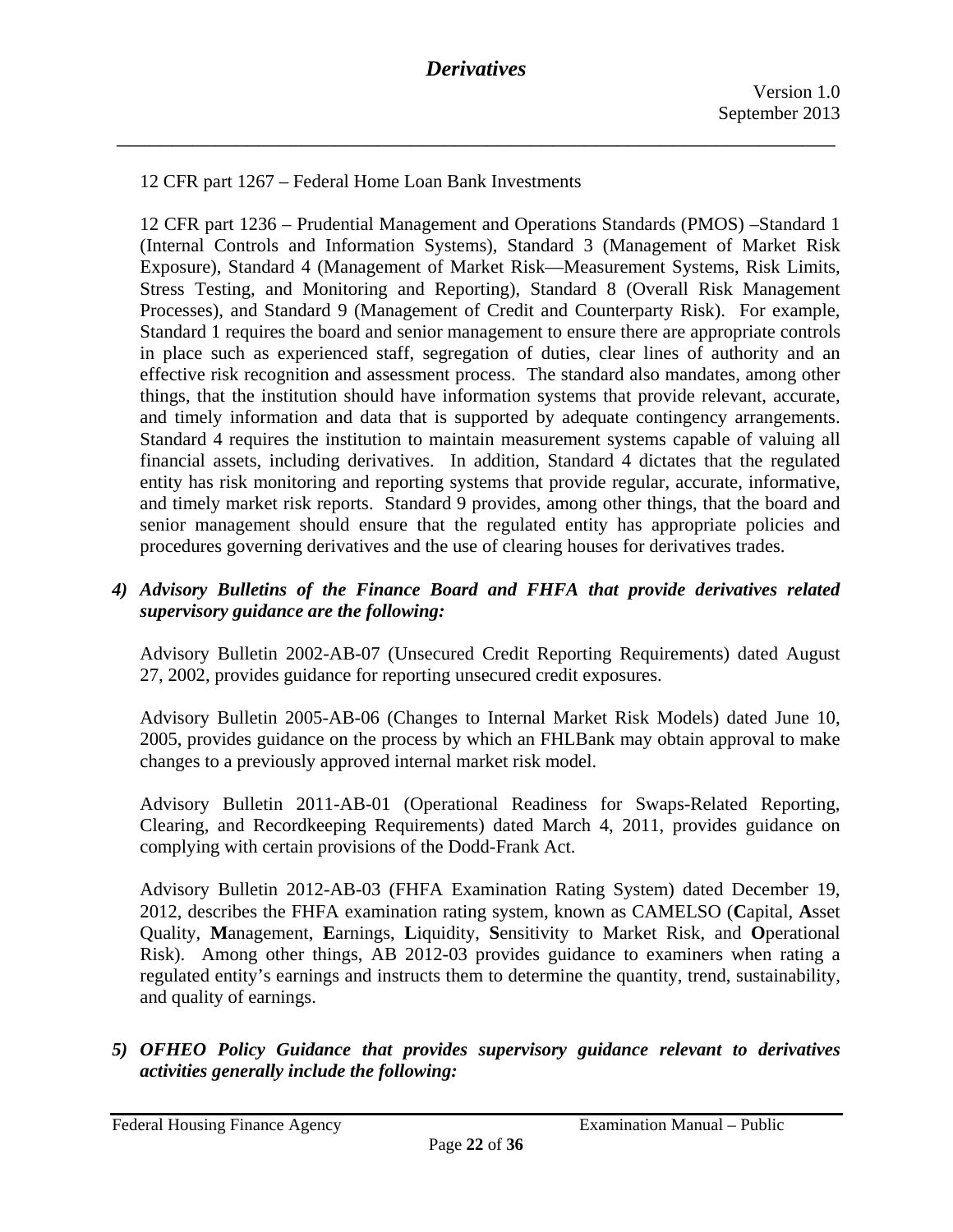PG-00-001 dated December 19, 2000 *–* Minimum Safety and Soundness Requirements

PG-06-001 dated November 8, 2006 – Examination for Corporate Governance

PG-06-002 dated November 8, 2006 – Examination for Compensation Practices

PG-06-003 dated November 8, 2006 – Examination for Accounting Practices

### **Issues Specific to the Regulated Entities**

The most common type of derivative used by the regulated entities is a fixed-to-floating swap, which converts fixed-rate assets or liabilities into floating-rate assets or liabilities and are traded in the OTC market. Privately negotiated swaps are used because they can be structured to fit the regulated entity's specific needs. Without an exchange mandating rigid standards for settling transactions and daily marking of the positions to market, the regulated entity must rely upon the counterparty's creditworthiness. These activities require stringent counterparty monitoring programs. Prudent practices include:

- 1) Reviewing existing counterparty reports more frequently and in many cases daily.
- 2) Substituting cash collateral for some of the securities collateral since cash is not subject to market value changes.
- 3) Measuring counterparty exposure by estimating the dollar value of one basis point (DV01), or the dollar change in net present value given a one-basis-point change in rates. This analysis allows management to reduce or even restrict trading with counterparties that have a high DV01.
- 4) Calculating counterparty potential future exposures for all points in time when payments are to be made or received. For instance, one method for calculating potential future exposure is to estimate it using the forward curve at a given point in time, generate interest rate paths based on historical data, and determine the exposures for each interest rate path.
- 5) Placing less reliance upon NRSRO ratings since they have proven to be a lagging indicator of financial performance.
- 6) Using modified derivative contract agreements that afford better protection in the event of a default.

### **Issues Specific to the Enterprises**

To appropriately assess risks associated with derivatives transactions at the Enterprises, examiners should understand all the uses of derivatives at the Enterprises and the potential risks associated with the use of derivatives.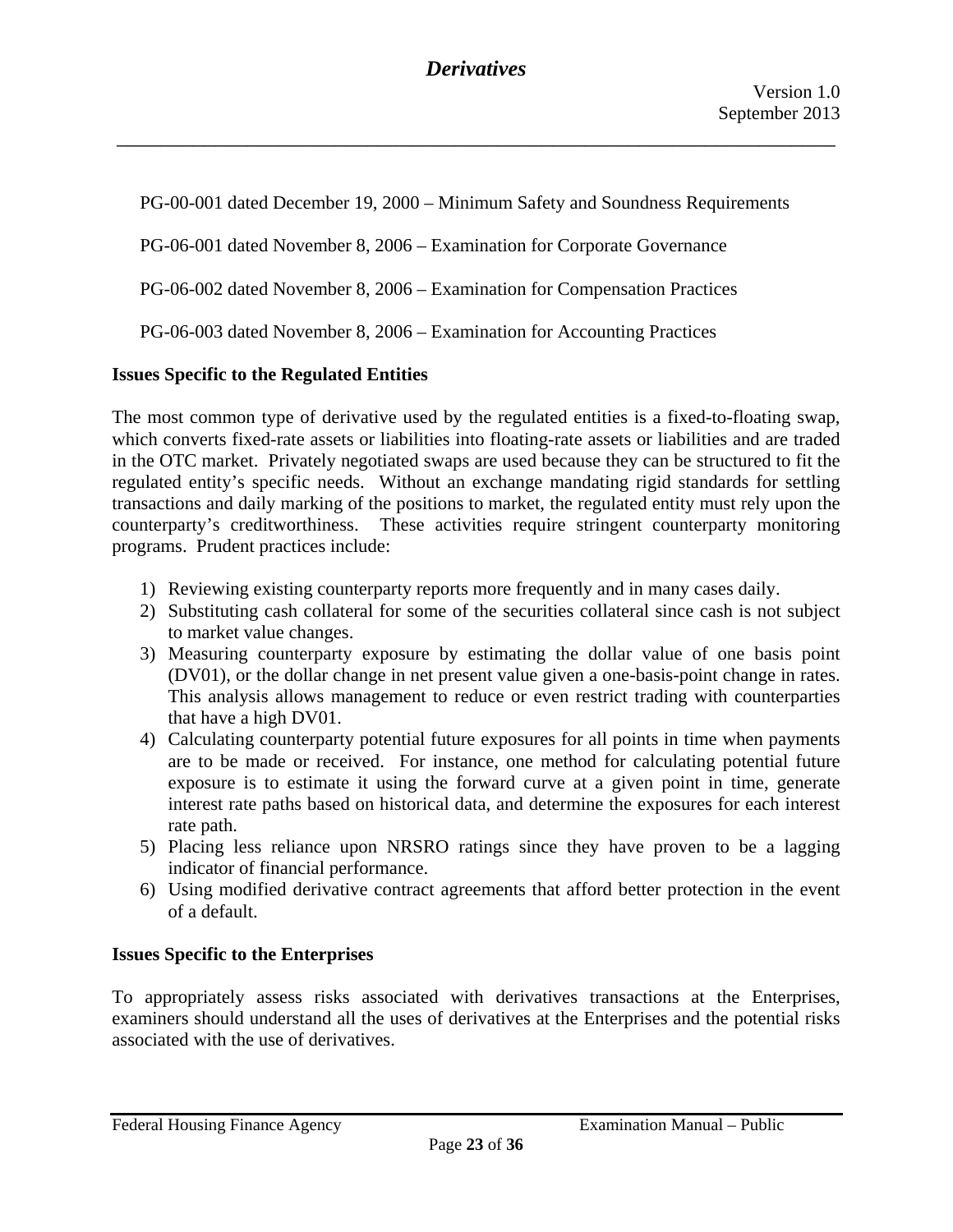\_\_\_\_\_\_\_\_\_\_\_\_\_\_\_\_\_\_\_\_\_\_\_\_\_\_\_\_\_\_\_\_\_\_\_\_\_\_\_\_\_\_\_\_\_\_\_\_\_\_\_\_\_\_\_\_\_\_\_\_\_\_\_\_\_\_

The Enterprises enter into master agreements with lenders to facilitate ongoing transactions. Mortgage loans delivered to the Enterprises for pooling into MBS generally require a master agreement, while mortgage loans purchased in cash transactions may or may not be under a master agreement. Pursuant to a master agreement, a lender agrees to deliver a specified volume of mortgage loans over a specified period, usually 12 months. The master agreement usually requires mandatory delivery by the lender of an agreed upon volume, but may also contain an optional delivery amount after the lender has met the required mandatory delivery commitment. If a lender does not deliver the mandatory specified volume, the Enterprise may assess a buyout fee based on the undelivered amount. The optional portion does not obligate the lender to sell loans to the Enterprise, but the Enterprise is obligated to accept the loans if the lender delivers them.

A key risk faced by the regulated entities is the early payment of mortgages by borrowers, which in turn, results in the prepayment of mortgage assets. Regulated entities address this risk in a number of ways, including by entering into derivative transactions. "Caps" may limit the costs associated with debt. "Floors" may be executed to ensure a minimal return on assets even during periods of low interest rates. The costs of entering into these transactions reflect the current and projected interest rate environments. Depending on market conditions, the upfront costs of entering into derivative transactions may be excessive and make the transaction economically disadvantageous.

The Enterprises also purchase mortgage loans pursuant to mandatory delivery commitments. Under these commitments, lenders are obligated to sell the Enterprise a specified volume of mortgage loans at agreed upon prices within a specified period (generally from one to ninety days for fixed-rate mortgages and from one to sixty days for adjustable-rate mortgages). If a lender is unable to deliver some or all mortgage loans during the commitment term, the lender may be assessed a pair-off fee, which is based on the undelivered commitment amount and the difference between the commitment price and the current price.

 credit derivatives rather than financial guarantees, in part, because the Enterprises may make The Enterprises enter into credit derivatives, including risk-sharing agreements. Under these agreements, default losses on specific mortgage loans delivered by sellers are compared to default losses on referenced mortgage loan pools with similar characteristics. Based upon the comparison's results, the Enterprises would remit or receive payments depending on the default performance of the referenced mortgage loan pools. These agreements are accounted for as payments to the seller/servicer under these agreements depending upon actual default experience over the mortgages' lives.

period (i.e., four months past due), the Enterprises are obligated to purchase the loans.<br>Federal Housing Finance Agency Examination Manual – Public In exchange for a monthly fee, the Enterprises can enter into agreements to assume credit risk for mortgage loans held by third parties. If any mortgage loans become past due by a specified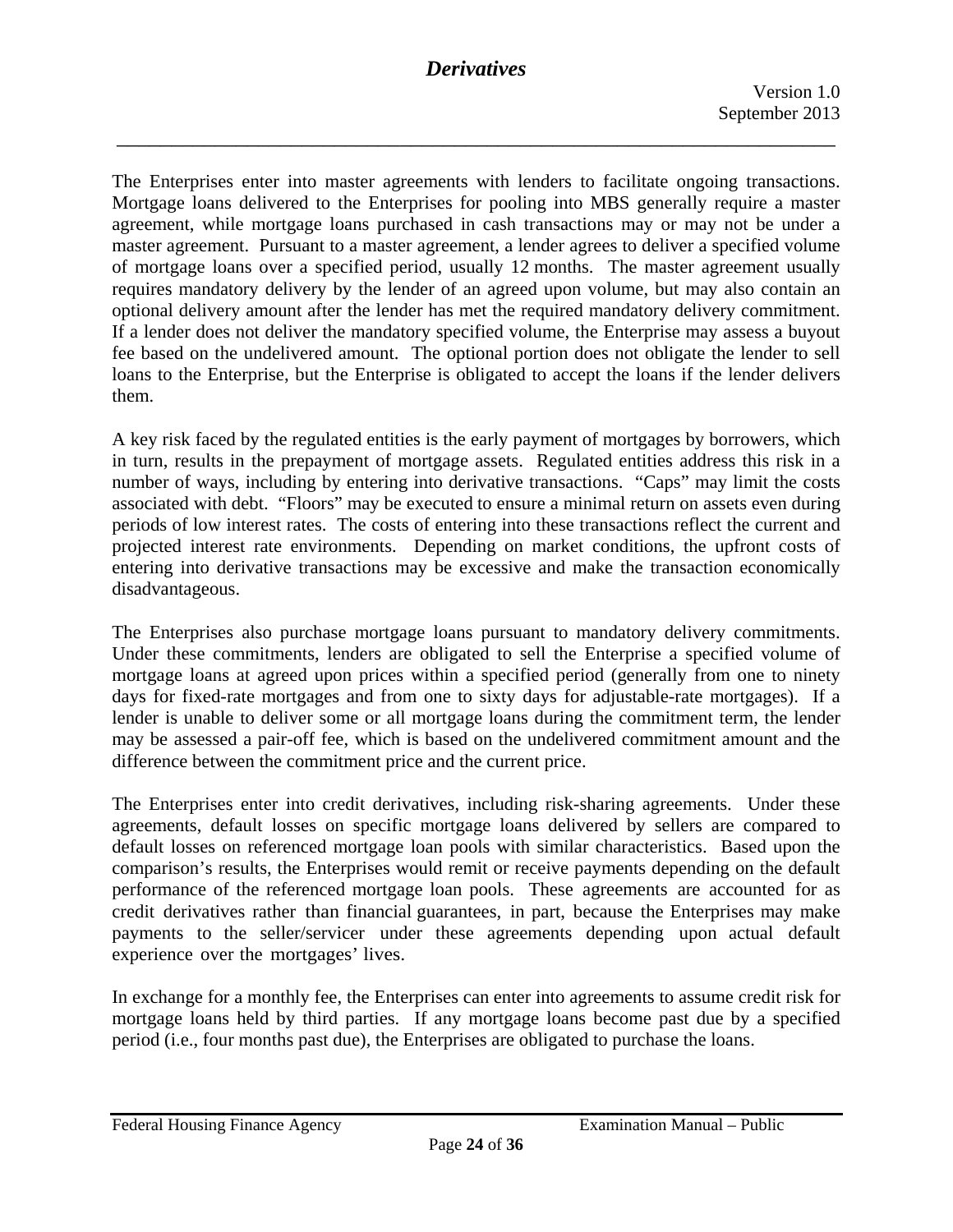\_\_\_\_\_\_\_\_\_\_\_\_\_\_\_\_\_\_\_\_\_\_\_\_\_\_\_\_\_\_\_\_\_\_\_\_\_\_\_\_\_\_\_\_\_\_\_\_\_\_\_\_\_\_\_\_\_\_\_\_\_\_\_\_\_\_

The Enterprises may purchase mortgage loans containing debt cancellation terms, which provide for mortgage debt or payment cancellation for borrowers who experience unanticipated losses of income dependent on a covered event. The agreement's rights and obligations are assigned to the servicers. However, in the event the servicer does not perform as required by contract, because of the guarantee, the Enterprises would be obligated to make the required contractual payments.

In connection with some of the Enterprises' guarantee arrangements for multifamily housing revenue bonds and pass-through certificates, the Enterprises may also guarantee the sponsor's or the borrower's obligations as a counterparty on any related interest-rate swaps used to mitigate interest-rate risk. These guarantees are accounted for as swap guarantee derivatives.

#### **Issues Specific to the FHLBanks**

Derivatives usage and overall hedging practices requires continued scrutiny by examiners. FHLBanks should be able to estimate the financial costs associated with derivative transactions in aggregate or to demonstrate how hedging practices are consistent with overall financial management strategy. To ensure derivatives are achieving an FHLBank's goals, it is essential to identify the effect these transactions have on the organization's financial management practices. Other matters on which examiners should focus during the review of derivatives activities include:

- 1) Implementation of a sound risk management framework composed of policies and procedures, risk measurement and reporting systems, and independent oversight and control processes;
- 2) Analysis of new derivative transaction types and the related risks taking into account pricing, processing, accounting, legal, risk measurement, audit, and technology;
- 3) Segregation of risk management, monitoring, and control functions from the positiontaking functions;
- 4) Fully defined duties and responsibilities of staff, including segregation of operational and control functions; and
- 5) Independent audit coverage and appropriate testing by experienced auditors with necessary technical expertise.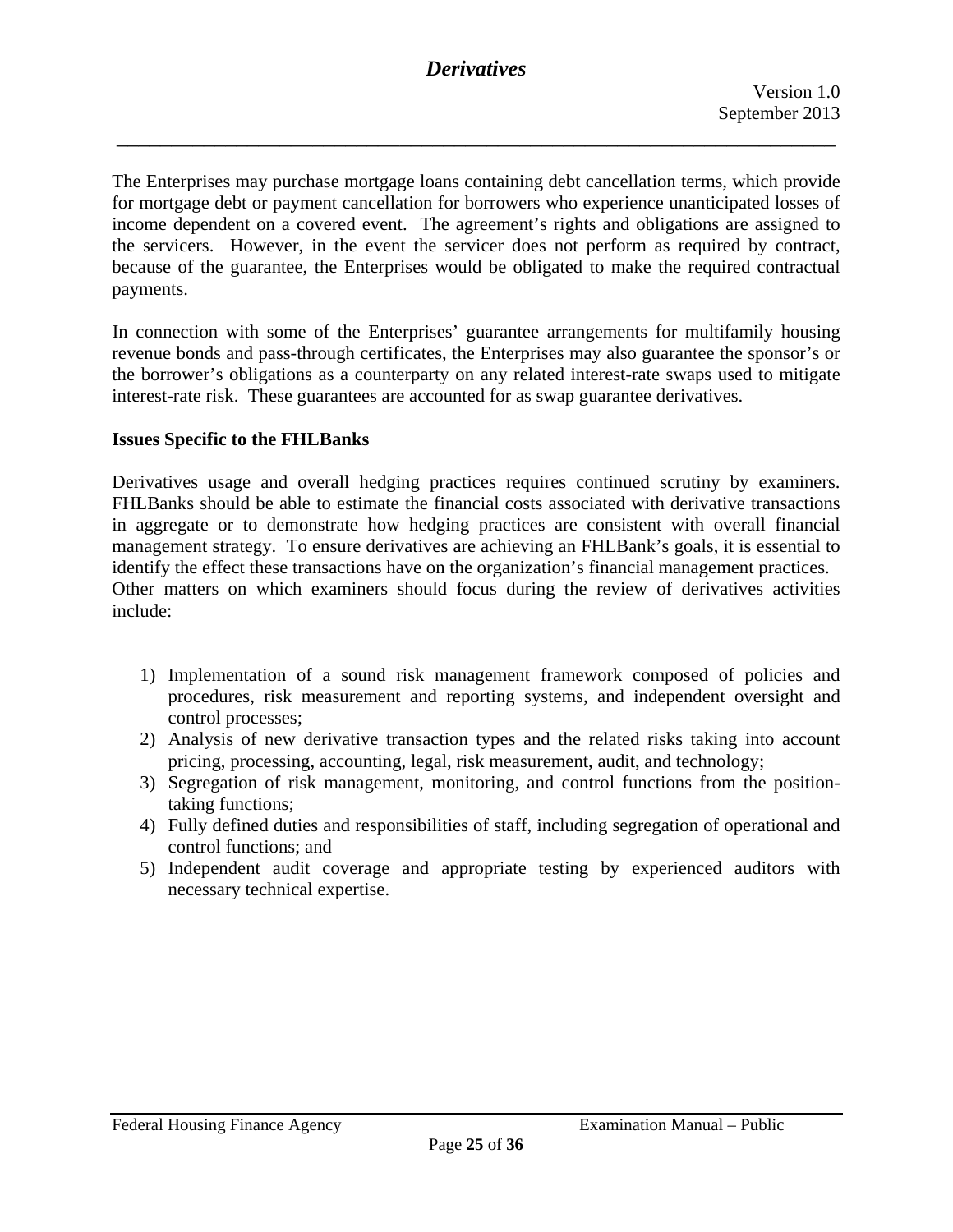\_\_\_\_\_\_\_\_\_\_\_\_\_\_\_\_\_\_\_\_\_\_\_\_\_\_\_\_\_\_\_\_\_\_\_\_\_\_\_\_\_\_\_\_\_\_\_\_\_\_\_\_\_\_\_\_\_\_\_\_\_\_\_\_\_\_

#### **Examination Guidance**

The workprogram for the Derivatives examination module is detailed below. If this module is included in the examination scope, the examiner must perform worksteps sufficient in coverage to document the basis for conclusions on the quantity of risk and quality of risk management pertaining to this area. Transaction testing is mandatory and the examiner must evidence sufficient worksteps from Section 4, *Testing,* to support the findings and conclusions from this examination module.

In determining the extent of review and testing to be conducted in completing each examination, the examiner should take into account applicable FHFA off-site monitoring or analysis reports, such as analyses of the quality and effectiveness of corporate governance practices, financial condition and performance, economic and housing industry conditions, internal controls, and audit coverage relating to the institution's derivatives activities.

NOTE: Text in (*italics*) referenced in a workstep represents illustrative guidance that serves as suggestions for specific inquiry.

#### **1. Scope of Examination Work Performed**

- 1) Review derivatives-related internal and external audit reports and supporting workpapers to determine the audit function's coverage and effectiveness in identifying internal control and risk management deficiencies. Based upon this review, some of the workprogram steps can be abbreviated or scoped out.
- 2) Review FHFA off-site monitoring or analysis reports, and workpapers produced as part of ongoing monitoring, related to derivatives activities.
- 3) Assess the regulated entity's responsiveness and actions taken to address deficiencies identified by internal/external auditors, third-party consultants, and the FHFA.
- 4) Evaluate the derivatives business strategy for its ability to assist the board and management in accomplishing the regulated entity's mission and generating income in a safe and sound manner. Additionally, ensure that the board, management, and staff have the ability to successfully execute the strategy and are appropriately monitoring derivative activities.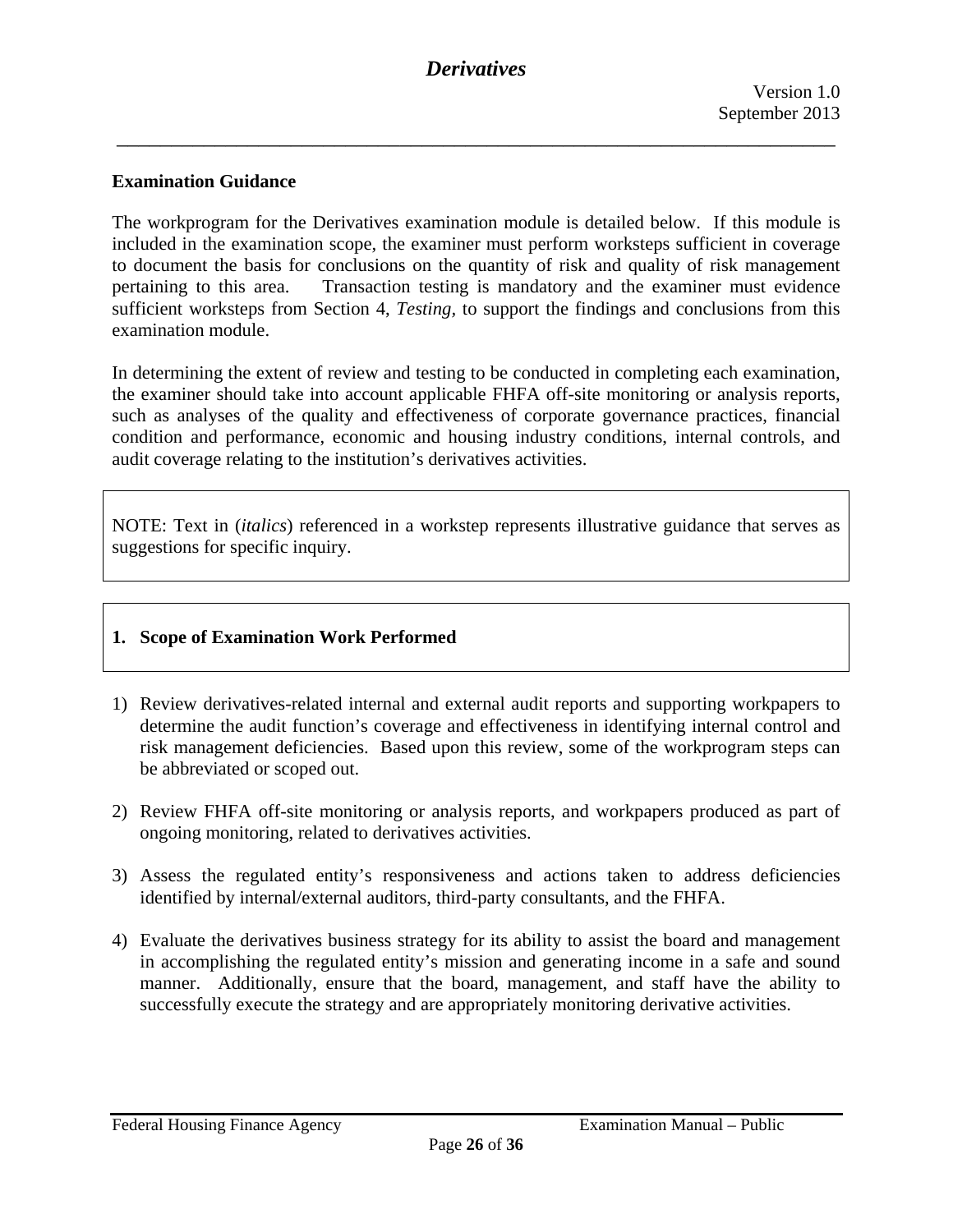5) Assess the institution's organizational structure, control environment, and risk management framework to ascertain if they are adequate to meet the regulated entity's needs with regard to derivatives activities.

\_\_\_\_\_\_\_\_\_\_\_\_\_\_\_\_\_\_\_\_\_\_\_\_\_\_\_\_\_\_\_\_\_\_\_\_\_\_\_\_\_\_\_\_\_\_\_\_\_\_\_\_\_\_\_\_\_\_\_\_\_\_\_\_\_\_

- 6) Determine the soundness of the derivatives policies and procedures.
- regarding accounting practices and compliance with GAAP. 7) Assess the regulated entity's conformance with internal policies and procedures, and regulatory requirements. Consult with personnel from the FHFA Office of Chief Accountant
- regarding accounting practices and compliance with GAAP. 8) Review the suitability of the analysis and controls surrounding the trading processes.
- 9) Evaluate the derivatives activities' effect on the regulated entity's overall performance as well as the contribution to the regulated entity's interest rate risk profile.
- 10) Determine whether the regulated entity is using derivatives to speculate rather than hedge.
- 11) Review minutes for the board, board committees, and other appropriate committees such as Asset Liability Management Committee (ALCO) and Risk Management.
- 12) Determine the extent and effectiveness of senior management and the board's oversight over derivative activities.
- 13) Review the board minutes to assess the board's participation in the derivatives policymaking and strategic planning process.
- 14) Determine whether the board and senior management have received ongoing derivatives education regarding major activities and new activities.
- 15) Review budget and budget variance reports for the past twelve months focusing on earnings and discuss significant budget variances with management.
- 16) Evaluate the derivatives strategy and the portfolio's effectiveness at mitigating risks to earnings and capital.
- 17) Review agreements with new derivatives counterparties executed since the previous examination.
- 18) Determine the extent to which management uses settlement, close-out, or multilateral netting arrangements. Ascertain whether counterparty payments or credit exposures are netted for computing periodic settlements or reporting aggregate exposure.

Federal Housing Finance Agency **Examination Manual** – Public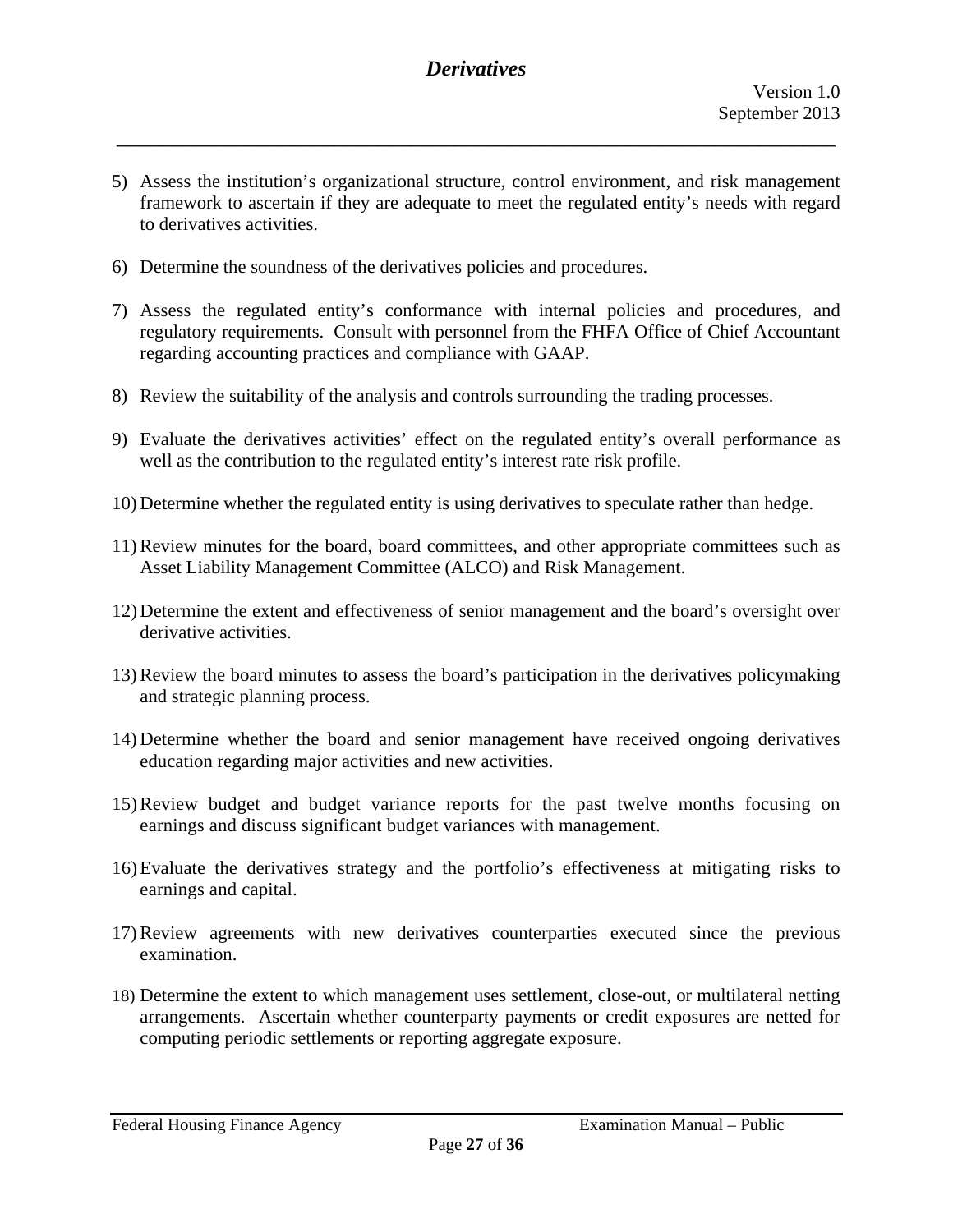19) Evaluate the method for resolving counterparty valuation disputes. What action has the regulated entity taken in response to valuation differences that have recurred?

\_\_\_\_\_\_\_\_\_\_\_\_\_\_\_\_\_\_\_\_\_\_\_\_\_\_\_\_\_\_\_\_\_\_\_\_\_\_\_\_\_\_\_\_\_\_\_\_\_\_\_\_\_\_\_\_\_\_\_\_\_\_\_\_\_\_

- 20) Evaluate the adequacy of the method for calculating potential exposure and discuss with management the following topics:
	- a) Does the measurement consider the time remaining to maturity; the number of cash flow exchanges; and the expected volatility of the price, rate, or index underlying the contract?
	- b) Is there sufficient documentation to support the measurement assumptions?
	- c) Is the measurement frequency adequate?
- 21) Evaluate the regulated entity's response to any recent counterparty credit internal or external downgrades, negative press releases, or significant financial deterioration.
- countries, regions, and industries, and internal factors, such as exposure, tenors, and risk 22) From the counterparty concentration report, evaluate the exposure to external factors, such as ratings. Discuss with management the regulated entity's strategy for managing concentration risk and evaluate its reasonableness.

Summarize the work performed in the examination of the institution's hedging practices/use of derivatives. To the extent there were modifications to the originally planned scope based on concerns identified during the examination, document those changes and the reasons for such changes.

#### **2. Description of Risks**

- 1) Evaluate the regulated entity's strategies regarding derivatives. Consider the effect of the changes on the regulated entity's risk profile. (*Have derivatives transactions reduced the overall risk profile of the organization?)*
- 2) Review and evaluate significant derivatives-related changes since the previous examination or changes being considered with respect to:
	- a) Management and personnel;
	- b) New derivatives instruments offered or used;
	- c) Policies and key procedures;
	- d) Implementation of new system or model upgrades;
	- e) Derivative strategy modifications due to market condition; and
	- f) Overall volume and/ or derivative transaction types.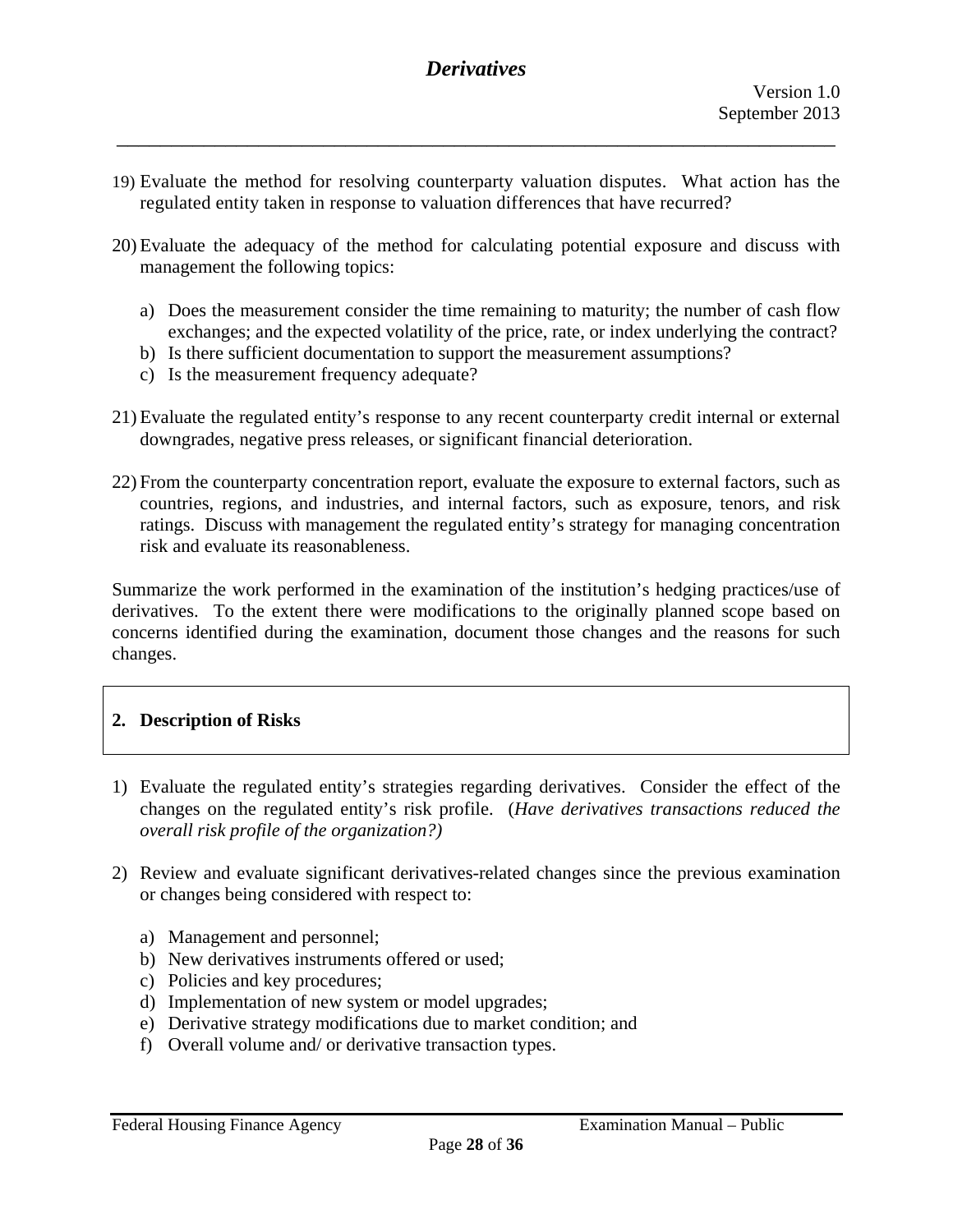### **3. Risk Management**

### *Risk Identification Process*

- 1) Based on worksteps performed under **Description of Risks**, assess and conclude on the adequacy of the organization's risk identification process.
- 2) Review the regulated entity's annual risk assessment to determine if it reasonably identifies and evaluates all material derivatives activities' risks. Investigate any action plans arising from the assessment and check corrective actions for effectiveness.
- 3) Determine that the management committees and delegated authorities appropriately identify, measure, monitor, and report the derivative portfolio's risk trends and level of risk and that the derivative activities are consistent with the business strategy.

### *Organizational Structure*

- 1) Identify the key derivatives officers and personnel and their primary responsibilities, reporting lines, knowledge, and technical expertise. Determine if the staffing and skill level, segregation of duties, and cross-training are sufficient to execute present and projected derivatives strategies. *(If an individual is on vacation, is someone able to take over the individual's responsibilities? Can anyone perform a transaction from start to finish? Does the staff have the necessary education and experience to perform their duties? Is the area fully staffed? If new strategies are planned, does the existing staff have the required skill set or is the regulated entity planning to add more staff?)*
- 2) Review resumes or biographies for new managers in key positions and job descriptions for key positions, particularly any recently created positions.
- 3) Determine how interest rate risk exposure is communicated to appropriate levels within the organization. The formality and frequency of reporting should be directly related to the level of derivative activities and risk exposure.
- 4) Determine if the board's committee structure and delegated authorities effectively assist the full board in understanding the derivative portfolio's risks and risk levels.
- 5) Review the enterprise risk management (ERM) function's oversight responsibility and staffing. Determine if the ERM function is:
	- a) Independent of persons responsible for entering and managing derivative transactions;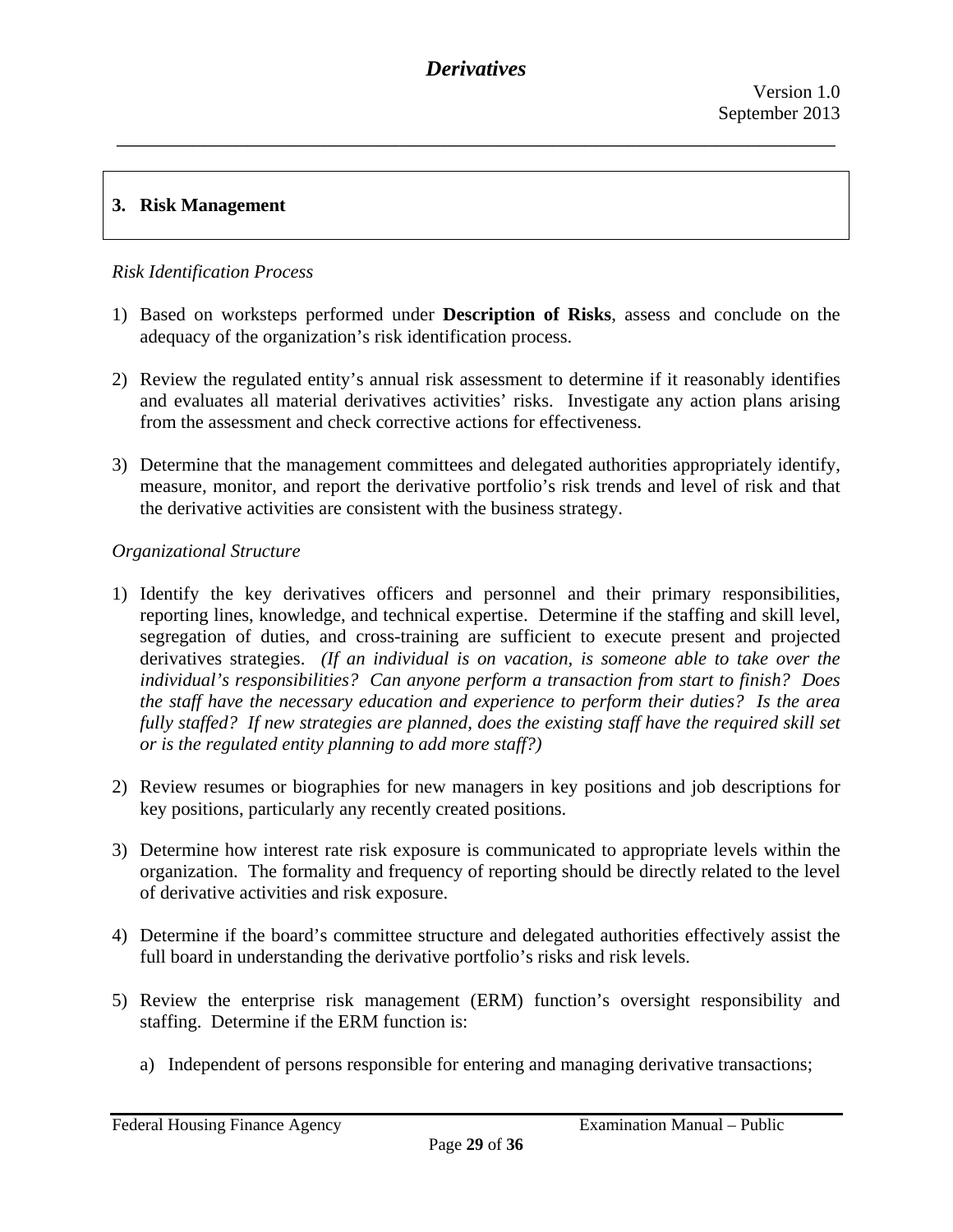- b) Fully staffed with qualified individuals;
- c) Provided with the necessary technical and financial resources, organizational visibility, and authority; and
- d) Independent from those individuals directly responsible for trading decisions and management.

#### *Policy and Procedure Development*

- 1) Determine if the policies and procedures are current, relevant, comprehensive, and comply with applicable regulations. They should address credit, market, operational, and financial risks. Some topics to consider include:
	- a) Policy and/or procedure limits
		- i. Transaction approvals
	- ii. Aggregate derivatives portfolio price sensitivity
	- iii. Traders and Treasury personnel authorizations
	- iv. Counterparty exposure;
	- b) Types of permitted derivatives;
	- c) Approved brokers;
	- d) Segregation of duties and
	- e) Legal review of new products, counterparty agreements, and netting arrangements.

#### *Risk Metrics*

- 1) Evaluate any derivatives-related risk metrics to conclude whether the metrics consider all aspects of potential risks.
- 2) In conjunction with the examiner reviewing interest rate risk, evaluate the appropriateness of the derivative risk limits. Are the limits:
	- a) Consistent with the strategy and the board's risk tolerance?
	- b) Reasonable in light of recent financial performance and budget expectations?
	- conditions? c) Adequately controlling interest rate risk exposures in normal and volatile market

#### *Reporting*

- 1) Assess the board and management derivative reports. Consider whether the reports:
	- a) Are tailored to the intended audience and level of risk;
	- b) Are accurate and timely;
	- c) Explain how risks have changed rather than simply provide data;
	- d) Provide both summary information and transaction detail, as appropriate; and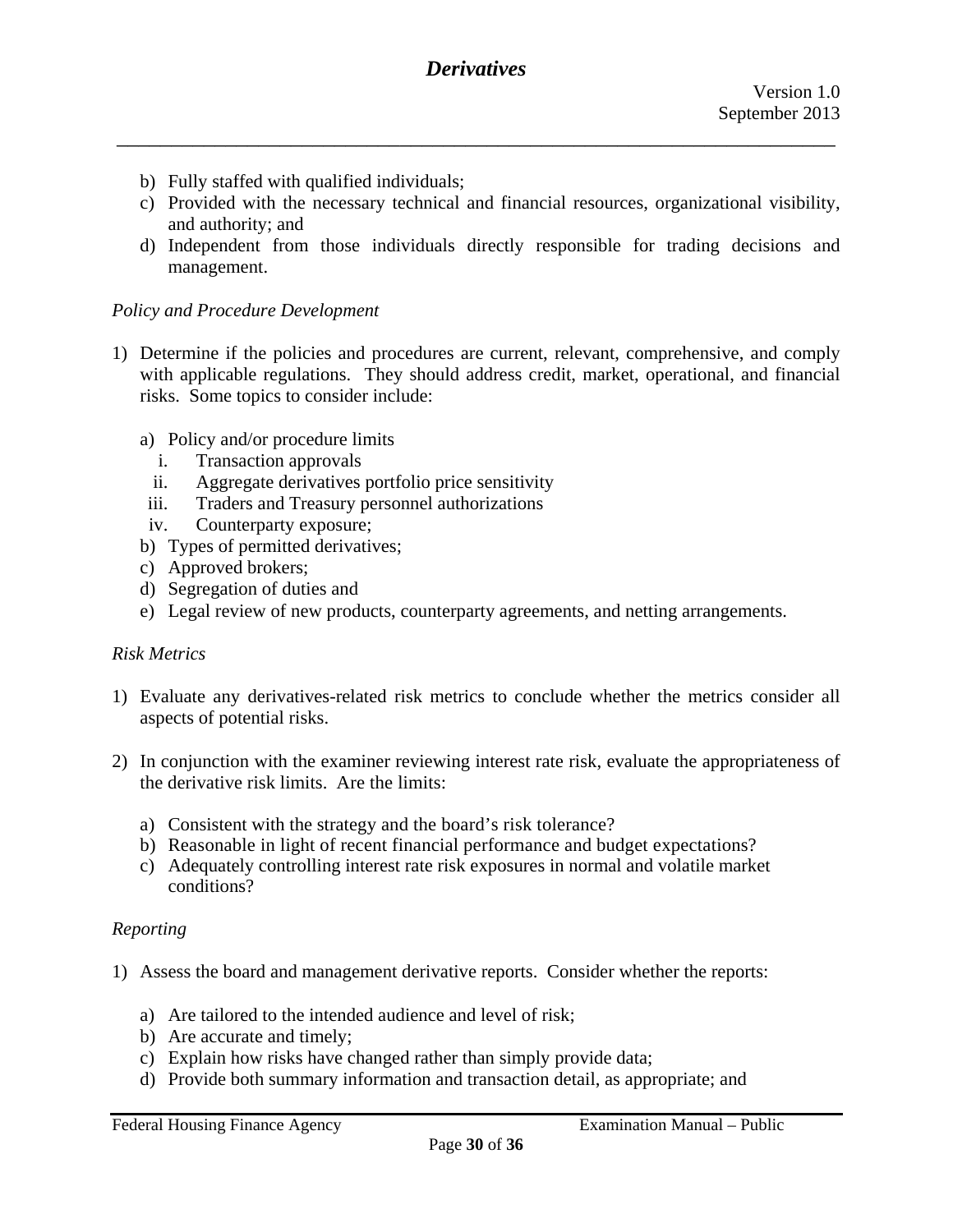- e) Address or include:
	- i. Compliance with risk limits
	- ii. Policy exceptions/waivers (A large number could indicate a weakness, especially if not pre-approved by board or a supervisory committee)
- iii. Performance relative to the business strategy
- iv. Effect of derivative transactions on earnings and capital
- v. Internal/external audit reports
- vi. Consultant reports covering significant issues
- vii. Model validation reports
- viii. Trading and positioning/hedging activity
- ix. Derivative appreciation/depreciation
- x. Level and adequacy of liquidity
- xi. Counterparty credit exposure and netting reports

### *Internal/External Audit*

- 1) Review the audit scope's adequacy and audit frequency. At a minimum, the audit should accomplish the following:
	- a) Assess the adequacy of all policies and procedures;
	- b) Appraise the accounting, operating, compliance, and risk management controls related to derivatives;
	- c) Test compliance with policies, including risk limits;
	- d) Evaluate the risk management function's effectiveness and independence;
	- e) Verify internal risk measurement and revaluation methodologies' accuracy;
	- f) Validate the accuracy of pricing, revaluation, and risk measurement methodologies (including spreadsheet applications), with emphasis on new products;
	- g) Test the reliability and timeliness of senior management and board reports;
	- h) Evaluate the adequacy of internal controls and the testing of operations functions including: segregation of duties; trade entry and transaction documentation; confirmations; settlement; cash management; revaluations; accounting treatment; and independence and timeliness of the reconciliation processes;
	- i) Determine the adequacy of data processing systems and software;
	- j) Assess unusual situations such as off-market deals and unusual changes in volume;
	- k) Review brokerage commissions and fees; and
	- l) Test trader compensation calculations.
- 2) In conjunction with the examiner evaluating the internal audit function, conclude on the adequacy of derivative audit staff resources and qualifications.
- 3) Review the audit findings since the previous examination and consider the materiality of identified deficiencies.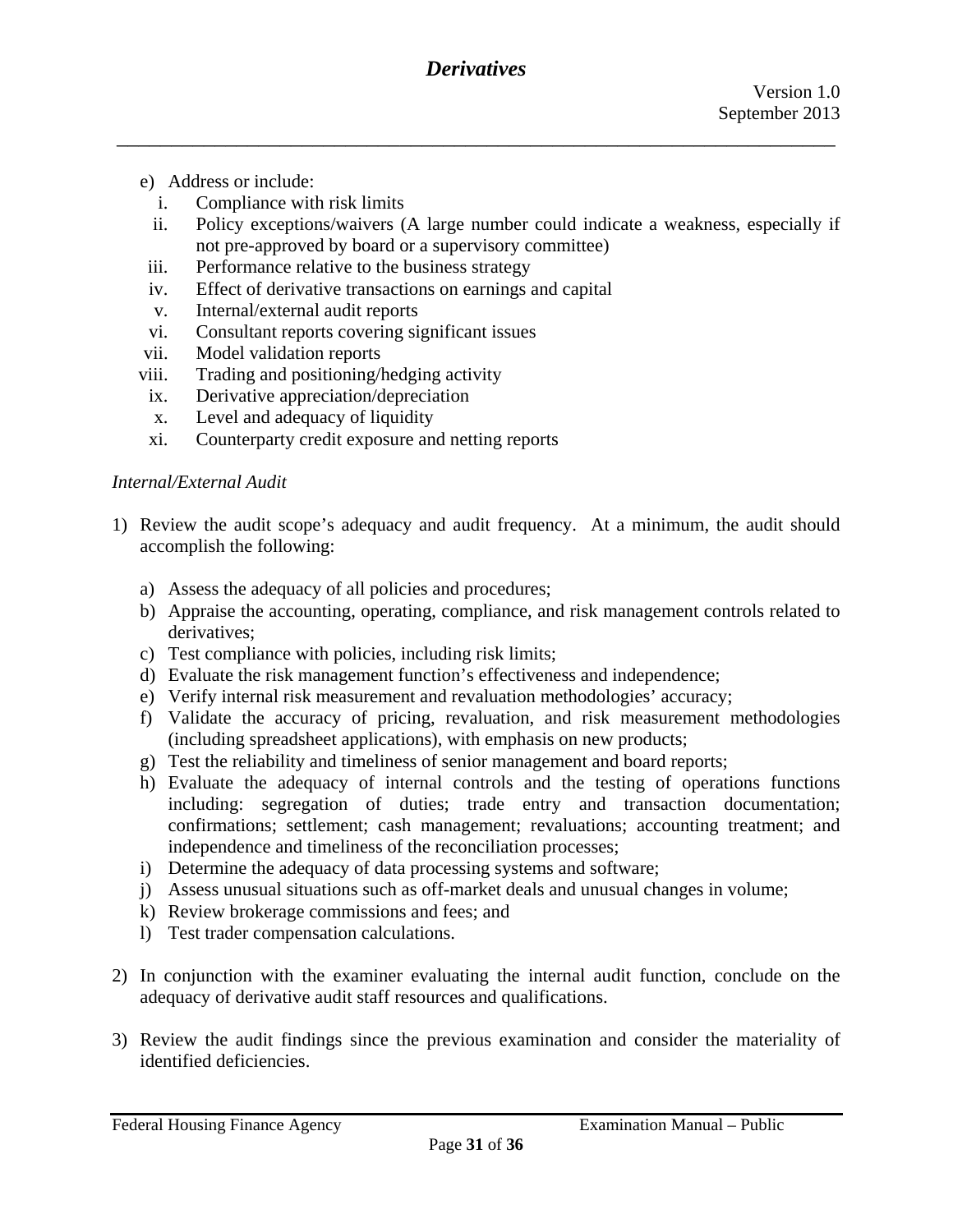4) Review the adequacy of management's steps to correct weaknesses identified by the internal and external audits and examination findings.

### *Information Technology*

- 1) Review process flow charts or narrative work flow documents to identify and assess the derivative function's automated and manual systems and applicable control points for processing, verifying, and settling transactions. Examples of activities/controls to review include:
	- a) Reconcilements to determine whether there are significant unexplained differences, which should be discussed with management;
	- b) Independent review controls;
	- c) Trade confirmation process;
	- d) Dependence upon and controls surrounding user-developed applications;
	- e) Controls to ensure compliance policy limits;
	- f) Controls over trading systems access, trade confirmation workflow, and the process for entering trades into the system of records (Processes requiring multiple trade transaction entries to populate other systems are more error prone than when trade transaction data is only entered once (straight-through processing);
	- g) Documentation audit trail;
	- h) Operational losses to identify possible control weaknesses; and
	- i) Trader, counterparty, regulatory, and bank-wide concentration limits, robustness of data environment, authorized users, and vendor technical support.
- 2) In coordination with risk modeling and information technology (IT) examiners, review current systems capabilities and planned upgrades or enhancements.

#### *Compliance*

- 1) Determine if the regulatory entity complies with pertinent regulations and regulatory guidance.
- 2) Evaluate the board and management's efforts to ensure compliance with policies and procedures related to derivatives.
- 3) Assess compliance with relevant provisions of FHFA prudential management and operations standards, including Standards 1 (Internal Controls and Information Systems); 3 (Management of Market Risk Exposure); 4 (Management of Market Risk—Measurement, Risk Limits, Stress Testing, and Monitoring and Reporting); 8 (Overall Risk Management Processes) and 9 (Management of Credit and Counterparty Risk).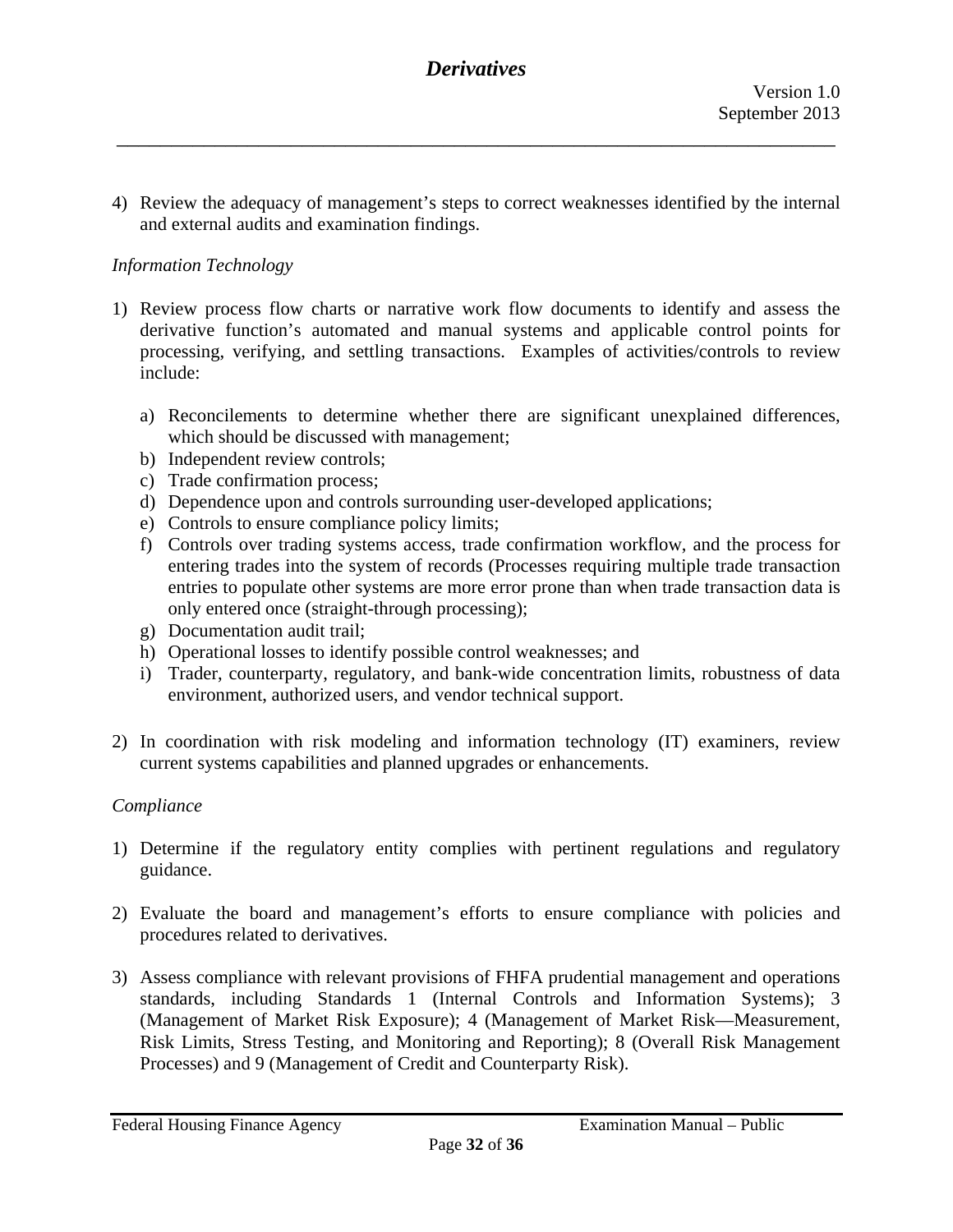- 4) Evaluate compliance with any conditions imposed as part of the approval to conduct a new business activity, if applicable.
- 5) In conjunction with the examiner reviewing Financial Reporting, evaluate compliance with derivative transactions accounting.

## **4. Testing**

- 1) Select a sample of counterparties where credit exposure is netted. Determine if calculations are correct and in accordance with the counterparty agreement. Verify that a signed master agreement was on file prior to performing netting.
- 2) Obtain a sample of trade tickets and follow the trade through the processing system beginning with the trader's verbal commitment to final accounting system entry to gain an understanding of the manner in which trades are processed. Consider the following:
	- a) The length of time from verbal commitment to accounting system entry;
	- b) Whether the back office has a queuing mechanism to ensure timely processing;
	- c) Whether the transaction's recording is completely independent of the traders; and
	- d) In the case of discrepancies, ensure that traders do not have the authority to make modifications.
- 3) Test a sample of transaction conversation recordings to ensure that the recording is adequate to provide evidence if a transaction's terms are disputed.
- 4) Review unconfirmed or disputed trades that have occurred in the last 12 months. Evaluate the source and nature of the discrepancies and disputes, their ultimate resolution, and the adequacy of the documentation.
- 5) Select a sample from the larger discrepancies between front and back office and determine the discrepancy's reason and the final resolution.
- 6) Review the reconciling process between general ledger and operational databases, regulatory reports, and broker statements. Determine:
	- a) The frequency and volume of reconciling items;
	- b) The sign-off process on reconciliation differences; and
	- c) Whether senior managers review large reconciliation differences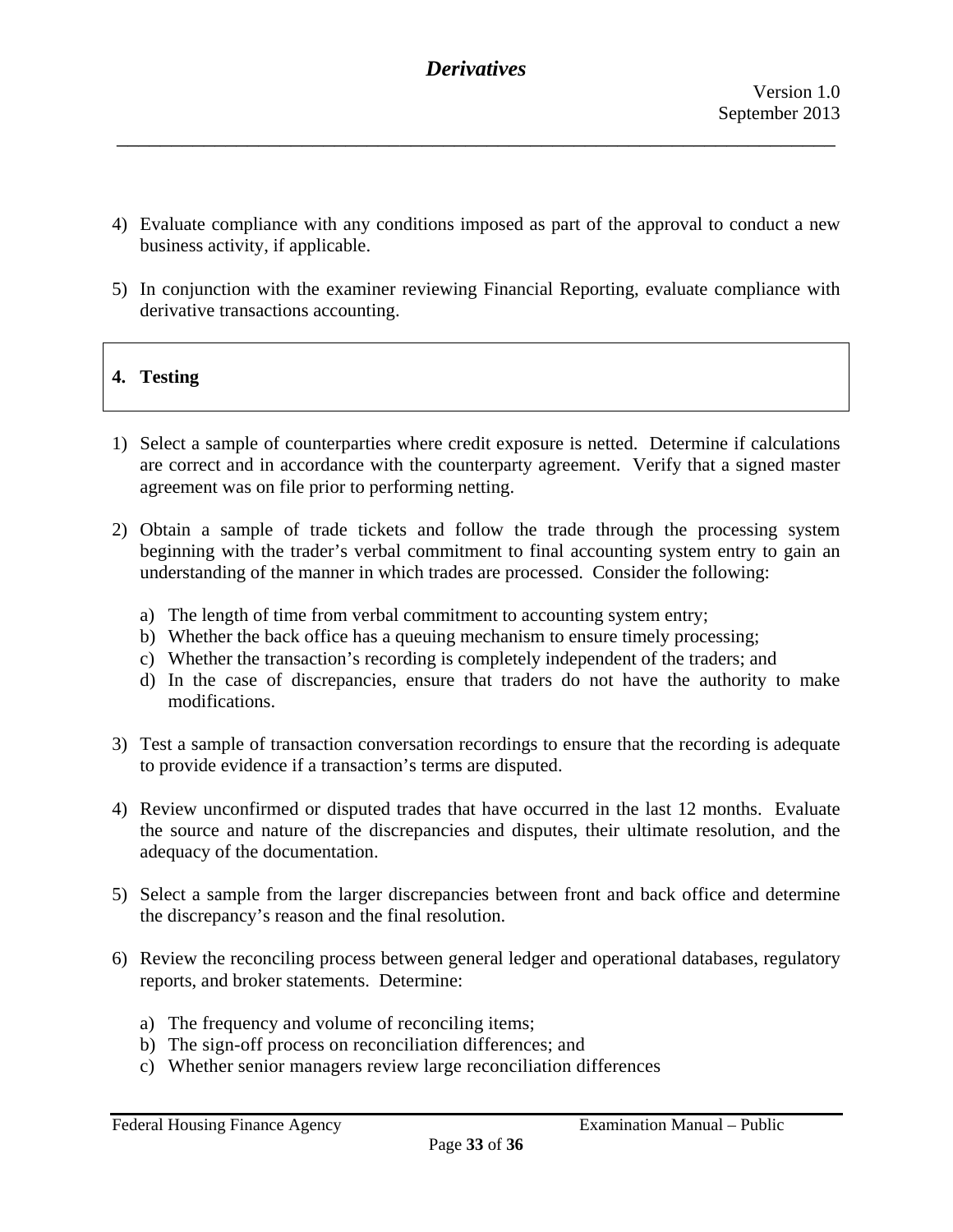7) In coordination with the model risk examiners, evaluate the derivative contracts valuation method:

\_\_\_\_\_\_\_\_\_\_\_\_\_\_\_\_\_\_\_\_\_\_\_\_\_\_\_\_\_\_\_\_\_\_\_\_\_\_\_\_\_\_\_\_\_\_\_\_\_\_\_\_\_\_\_\_\_\_\_\_\_\_\_\_\_\_

- a) If outsourced, determine if several quotes are obtained and are independent of the originating dealer;
- b) For internal valuations, determine if the method is consistent with the instrument's volatility and complexity. Ensure that assumptions are adequately supported and documented;
- c) Confirm that the individual obtaining the values is independent of the risk-taker; and
- d) Verify that the positions are revalued at least monthly and that revaluations can be obtained daily if needed.
- 8) Review a sample of counterparty credit evaluation files. Determine whether:
	- a) Files are current and contain sufficient information to make an informed credit decision such as Call Report data, SEC filings, missed payment data, regulated entity internal ratings, and current external ratings;
	- b) Internal ratings are accurate and current;
	- c) External ratings are not relied upon exclusively;
	- d) Credit evaluations consider regulated entity-wide aggregate exposure; and
	- e) The evaluation conclusion is reasonable.
- 9) Obtain a list of recent credit limit and policy exceptions to evaluate the level and nature of the exceptions. Verify that the exceptions were identified and approved, the approval basis and timeliness was appropriate, and the approver had the approval authority. Evaluate the level and nature of the exceptions and whether they conform to the institution's policies and procedure requirements.
- 10) Assess the effectiveness of the communication between the credit risk department and the group responsible for derivatives activities when a counterparty's financial condition deteriorates or changes are made to existing limits.
- 11) Verify that the regulated entity adequately confirms that counterparties have the legal capacity to execute specific derivative transactions and that the counterparty officials executing the derivative agreement are authorized by the counterparty to do so. (Evidence includes corporate resolutions, delegations of authority, and certificates of incumbency.).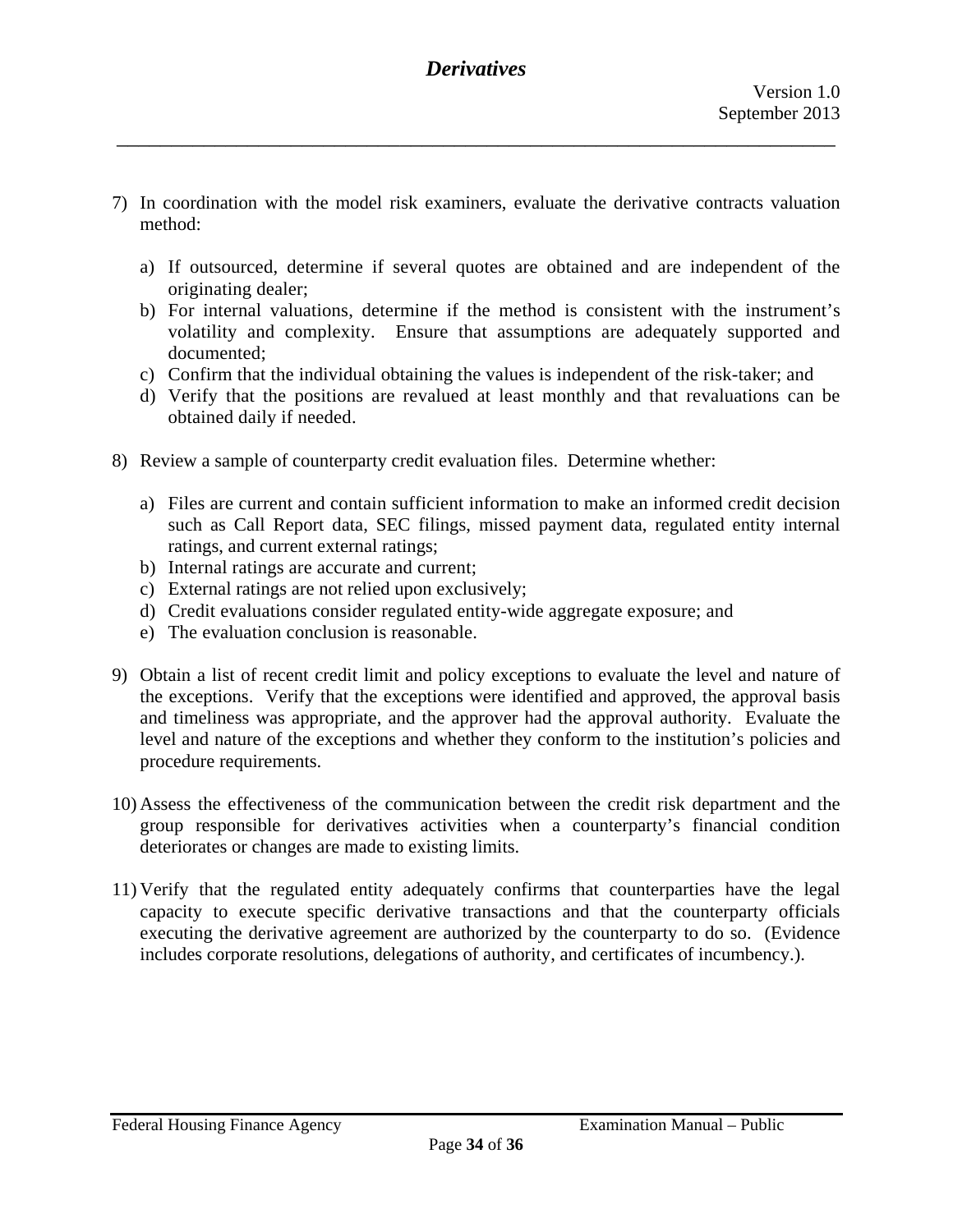## **5. Conclusions**

- 1) Summarize conclusions for all examination work performed, including work performed by other FHFA staff as it relates to the regulated entity's derivatives practices. Develop a memorandum describing the risks to the institution related to capital and the regulated entity's management of those risks. The memorandum should describe the basis of conclusions reached and summarize the analysis completed. Within the memorandum, discuss the types of risk the regulated entity is exposed to in its derivatives practices (e.g., market, credit, operational); the level of risk exposure; the direction of risk (stable, decreasing, increasing); and the quality of risk management practices (strong, adequate, weak). A memorandum must be prepared irrespective of whether the examiner's assessment is positive or negative.
- 2) Conclude on the responsiveness to previous examination findings. Evaluate the adequacy of the regulated entity's response to previous examination findings and concerns.
- 3) Develop findings and prepare findings memoranda, as appropriate. Based on examination work performed, develop findings communicating concerns identified during the examination. Findings should identify the most significant risks to the institution and the potential impact to the regulated entity resulting from the concerns identified. Such documents should describe a remediation plan specifying the appropriate corrective action to address examination concerns and establish a reasonable deadline for the regulated entity to remediate the finding. Communicate preliminary findings with the EIC. Discuss findings with regulated entity personnel to ensure the findings and analysis are free of factual errors.
- 4) Develop a list of follow-up items to evaluate during the next annual examination. In addition to findings developed in the steps above, include concerns noted during the examination that do not rise to the level of a finding. Potential concerns include issues the regulated entity is in the process of addressing, but require follow-up work to ensure actions are completed appropriately. In addition, potential concerns should include anticipated changes to the institution's practices or anticipated external changes that could impact the institution's future derivatives practices.